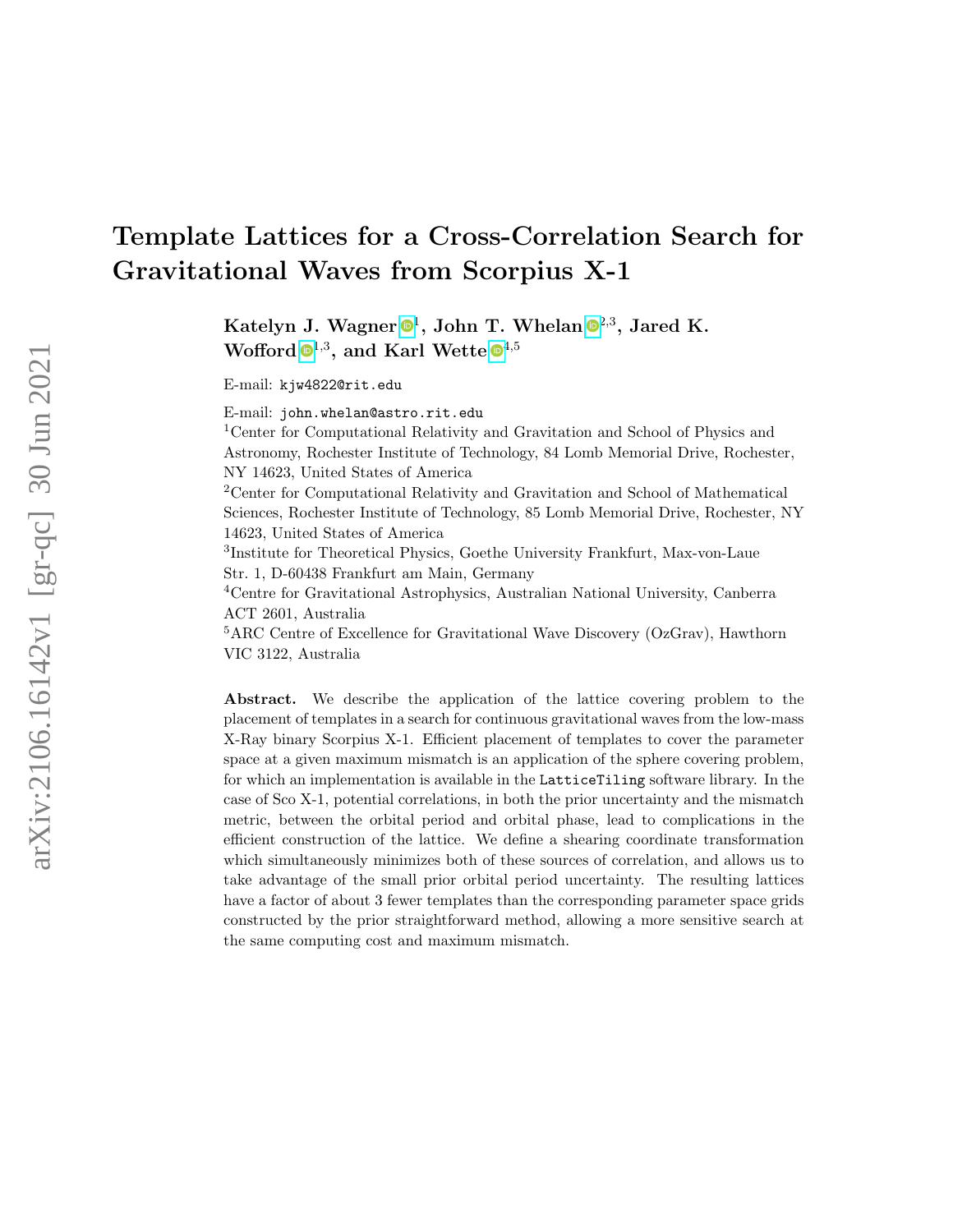# 1. Introduction

Scorpius X-1 (Sco X-1) is a compact object in a binary system with a low-mass companion star. [\[1,](#page-17-0) [2\]](#page-17-1) It is believed to be a rapidly spinning neutron star and a promising source of continuous gravitational waves [\[3\]](#page-17-2). The signal received by an observatory such as LIGO[\[4\]](#page-17-3), Virgo[\[5\]](#page-17-4) or KAGRA[\[6\]](#page-17-5) depends on the parameters of the system, and a search for that signal loses sensitivity if the incorrect values are used for those parameters. Several of the parameters are uncertain, and one method to ensure that the signal is not missed is to perform the search at each point in a template bank covering the relevant parameter space. These include the projected semimajor axis  $a_p = a \sin i$  of the neutron star's orbit, the orbital period  $P_{\text{orb}}$ , and the time  $t_{\text{asc}}$  at which the neutron star crosses the ascending node as measured in th solar-system barycenter.

The loss of signal-to-noise ratio (SNR) associated with an incorrect choice of parameters is, in a generic Taylor expansion, a quadratic function of the parameter offsets. This allows us to write the fractional loss in SNR, also known as the mismatch, as a squared distance using a metric on parameter space. In general, this metric will vary over the parameter space (i.e., the associated geometry will have intrinsic curvature), but we can divide the parameter space into small enough pieces that the space is approximately flat, and the metric can be assumed to be constant. In that case, there exists a transformation to Euclidean coordinates. The problem of placing templates so that the mismatch of any point in parameter space from the nearest template is no more than some maximum mismatch  $\mu$  is then equivalent to the problem of covering the corresponding Euclidean space with spheres of radius  $\sqrt{\mu}$ . The most efficient covering in  $n \leq 5$  dimensions is the lattice family  $A_n^*$ , which includes the hexagonal lattice  $A_2^*$ and the body-centered cubic lattice  $A_3^*$ . For example, the density of lattice points for  $A_4^*$  is a factor of 2.8 lower than the corresponding hypercubic  $(\mathbb{Z}^4)$  lattice.

We use the LatticeTiling module in the LIGO Algorithms Library<sup>[\[7\]](#page-17-6)</sup> (lalsuite) to investigate efficient lattice coverings for the parameter space of a search for Sco X-1 using advanced LIGO data. We show how the search can be made more efficient by: replacing a hypercubic grid with an  $A_n^*$  lattice; accounting for the elliptical boundaries associated with the correlated prior uncertainties between orbital period and orbital phase; defining a sheared coordinate change such that a particular combination of the orbital period and orbital phase is unresolved, and explicitly searching only in the other three dimensions of the parameter space. These improvements allow the search to be carried out using fewer computational resources. Alternatively, since the search method we use is tunable, with a trade-off between computational cost and sensitivity, the more efficient lattice allows a more sensitive search to be done at the same computing cost.

The plan of this paper is as follows: In section [2.1,](#page-2-0) we briefly summarize the crosscorrelation search for continuous gravitational waves (GWs) as applied to Sco X-1. In section [2.2](#page-3-0) we describe the existing method of template placement "by hand" in a rectangular grid. In section [2.3](#page-4-0) we describe the application of the sphere covering problem to generation of template lattices, which is implemented in the LatticeTiling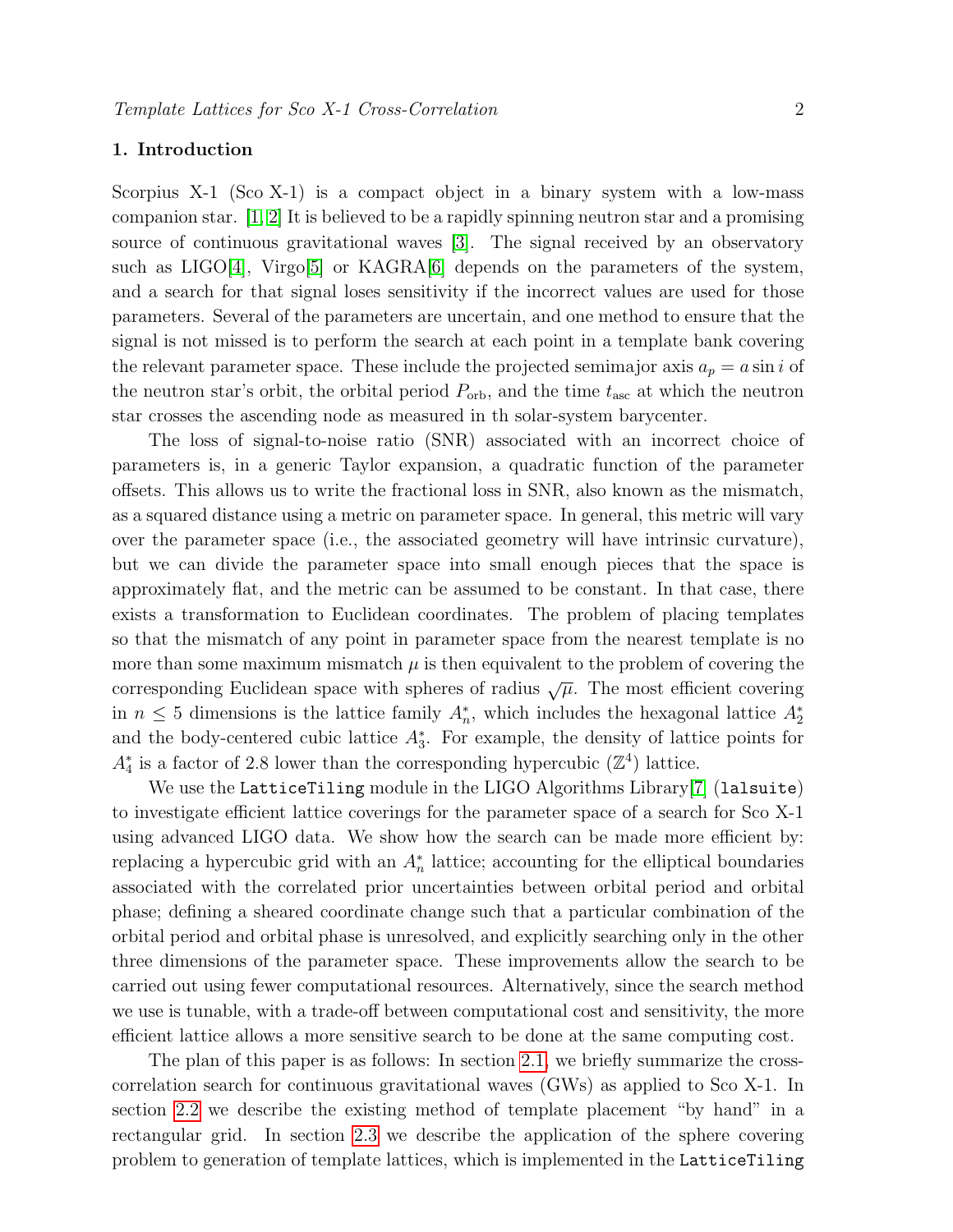module in the lalsuite software library[\[7\]](#page-17-6), as described in [\[8\]](#page-18-0). In section [3](#page-5-0) we consider the specific features of the parameter space for the Sco X-1 search which impact our search: section [3.1](#page-5-1) describes the orbital priors, especially the relationship between orbital period and phase. In section [3.2](#page-6-0) we consider the standard coordinates, where the time of ascension describing the orbital phase has been propagated in time to the epoch of the gravitational wave search, inducing prior correlations between the period and time of ascension. In section [3.3](#page-10-0) we show how a shearing transformation can be used to define a modified period parameter whose prior uncertainty is independent of the uncertainty on the propagated time of ascension. In section [4](#page-12-0) we construct a number of lattices and compare the numbers of templates and modelled computing costs. Finally section [5](#page-17-7) contains conclusions and implications of this work.

#### 2. Background

# <span id="page-2-0"></span>2.1. Cross-Correlation Search for Scorpius X-1

The model-based cross-correlation method [\[9\]](#page-18-1) has been developed to search for continuous GWs, most notably from the low-mass X-ray binary Sco X-1 [\[10\]](#page-18-2) and applied to mock data [\[11\]](#page-18-3) as well as observational data from Advanced LIGO's first and second science runs [\[12,](#page-18-4) [13\]](#page-18-5). It is a semi-coherent method where the data are divided into short segments of duration  $200 \text{ s} \lesssim T_{\text{sf}} \lesssim 2000 \text{ s}$ , which we call "SFTs" because we construct a Short Fourier Transform from each of them. A detection statistic is constructed including correlations between pairs of segments separated by a coherence time  $T_{\text{max}}$  or less.<sup>†</sup> The sensitivity of the search scales with the number of included pairs; when  $T_{\text{max}}$ is much less than the total observation time, the detectable GW strain is proportional to  $T_{\text{max}}^{-1/4}$ . Since the search is computationally limited and the computing cost increases with  $T_{\text{max}}$ , the search can be tuned to trade computational cost for sensitivity. This tuning can also be done across the parameter space, with different parameter space regions being assigned different  $T_{\text{max}}$  values. Typically, one uses more computing resources in regions of parameter space which are more likely to contain the signal, where the search is inherently more sensitive, and where it is inherently computationally cheaper.

The output of the search is a detection statistic, which is normalized to have unit variance. The value of  $\rho$  can then be seen as a SNR for the search. In the presence of a signal of intrinsic amplitude  $h_0$ , the expectation value  $E[\rho] \propto h_0^2$ , with the proportionality constant being a measure of the sensitivity of the search. Because the model-based statistic is constructed using signal parameters such as intrinsic frequency and parameters influencing the Doppler modulation of the signal, such as sky position and the binary orbit of the neutron star, the SNR in the presence of a signal will be reduced if the template model parameters differ from those of the signal. For parameters

<span id="page-2-1"></span><sup>‡</sup> In this paper we describe the original "demod" implementation of the search. At low frequencies, the search can be made more efficient by using resampling to reimplement the loop over data and the search over frequencies, as described in [\[14\]](#page-18-6), but the considerations for the template bank in the orbital parameters are similar.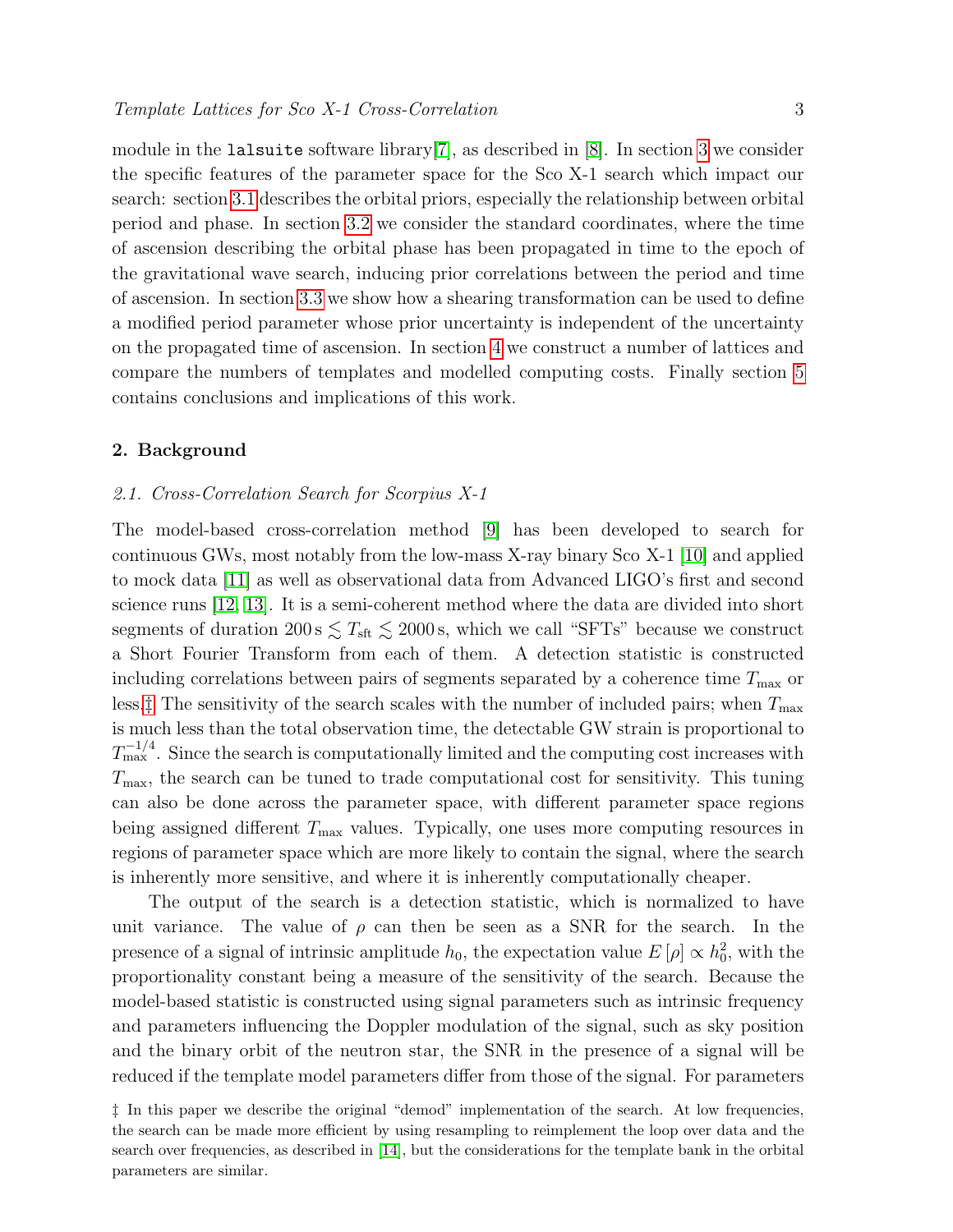which are unknown or insufficiently constrained, the search is run repeatedly at different points in parameter space to try to find a point close to the true signal. If the parameter values for a search point are  $\{\lambda_i\}$  and the corresponding true values of the signal are  $\{\lambda_i^s\}$ , we can define the *mismatch*  $\mu$  as the fractional loss in SNR:

$$
\mu = 1 - \frac{E[\rho]_{\{\lambda_i\}}}{E[\rho]_{\{\lambda_i^s\}}}.\tag{2.1}
$$

A Taylor expansion in the *n* parameters  $\{\lambda_i\}$  gives

$$
\mu \approx \sum_{i=1}^{n} \sum_{j=1}^{n} g_{ij} (\lambda_i - \lambda_i^s)(\lambda_j - \lambda_j^s), \qquad (2.2)
$$

where the matrix  ${g_{ij}}$  acts as a metric on parameter space. The general form of the metric for the cross-correlation search is [\[10\]](#page-18-2)

<span id="page-3-3"></span>
$$
g_{ij} \approx \frac{1}{2} \langle \Delta \Phi_{\alpha,i} \Delta \Phi_{\alpha,j} \rangle_{\alpha} , \qquad (2.3)
$$

where  $\alpha$  represents a pair of SFTs,  $\Delta \Phi_{\alpha}$  is the difference in modelled signal phase between the SFTs in the pair,  $\langle \cdot \rangle_{\alpha}$  is an average over SFT pairs weighted by the antenna patterns and sensitivity of the detectors involved, and  $\mu = \frac{\partial}{\partial \lambda}$  $\frac{\partial}{\partial \lambda_i}$  is a partial derivative with respect to the parameter  $\lambda_i$ .

# <span id="page-3-0"></span>2.2. Simple Rectangular Template Placement

The cross-correlation analyses run to date examined a parameter space divided up into rectangular regions, small enough to assume a constant metric. Then, a set of discrete points is placed over the parameter space which lie on a rectangular grid with spacing  $\delta \lambda_i$  in the  $\lambda_i$  direction, using what we refer to as the "by hand" method. The number of points used is

$$
N_i = \left\lceil \frac{\lambda_i^{\max} - \lambda_i^{\max}}{\delta \lambda_i}, \right\rceil \tag{2.4}
$$

where  $\lceil \cdot \rceil$  indicates rounding to up to the next integer. The spacing  $\delta \lambda_i$  is chosen to be

$$
\delta \lambda_i = \sqrt{\frac{\mu_i}{g_{ii}}} \tag{2.5}
$$

so that the mismatch between adjacent points in the  $\lambda_i$  direction is  $g_{ii}(\delta \lambda_i)^2 = \mu_i$ . If the metric is approximately diagonal,  $g_{ij} = g_{ii} \delta_{ij}$ , then the point in the parameter space

<span id="page-3-1"></span><sup>§</sup> This assumes that the SNR is a local maximum at the true signal point  $\lambda_i = \lambda_i^s$ . This is not quite true, as shown in [\[10\]](#page-18-2), but it is a good starting point.

<span id="page-3-2"></span><sup>||</sup> Note that for historical reasons,  $\mu_i$  is defined as the mismatch between adjacent points in the grid, rather than the maximum mismatch between some point in the parameter space and the nearest grid point. This is the origin of the factor of  $\frac{1}{4}$  appearing in [\(2.6\)](#page-4-1).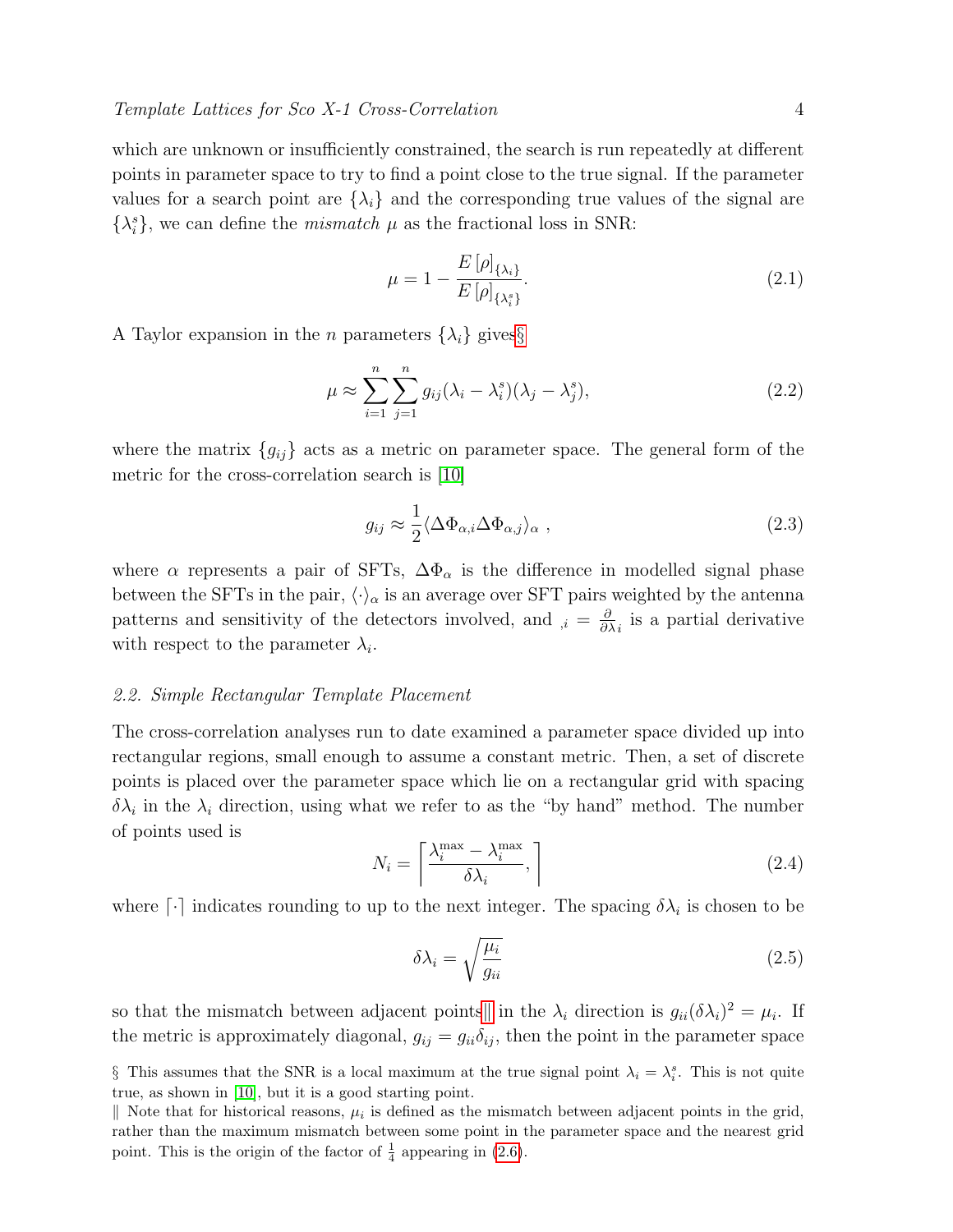

<span id="page-4-2"></span>Figure 1. Illustration of maximum mismatch of the by-hand grid of section [2.2](#page-3-0) when the metric is not diagonal. Specializing to the case of  $n = 2$  and  $\mu_1 = \mu_2$ , we transform to Euclidean coordinates as described in section [2.3.](#page-4-0) Left: If the metric is diagonal, this is just a scaling which transforms the rectangle defined by four grid points ABDC into a square with sides of length  $\sqrt{\mu_1} = \sqrt{\mu_2}$ . The point in parameter space farthest from any grid point is the center P of the square, with  $d_{AP} = d_{BP} = d_{CP} = d_{DP} = \sqrt{\mu_1/2}$ . Right: If the metric is not diagonal, this square becomes a rhombus ABDC. Defining AD to be the long diagonal, the point farthest from any vertex is not the center, but a point P on the long diagonal with  $d_{AP} = d_{BP} = d_{CP}$ . (There is an equivalent point Q on the other side of the center with  $d_{DQ} = d_{BQ} = d_{CQ}$ .) We see that APB (or equivalently *APC* or *DQB* or *DQC*) is an isoceles triangle with  $d_{AP} = d_{BP} = \sqrt{\mu_{\text{max}}}$ and  $d_{AB} = \sqrt{\mu_1}$ . In the case of a non-diagonal metric,  $\angle APB$  is an obtuse angle, and  $d_{AP} = d_{BP} < d_{AB}/\sqrt{2}$ , so  $\mu_{\text{max}} > \mu_1/2 = (\mu_1 + \mu_2)/4$ .

farthest (in the sense of the metric) from any grid point is  $\frac{\delta \lambda_i}{2}$  away in the  $\lambda_i$  direction, and has a total mismatch of

<span id="page-4-1"></span>
$$
\mu_{\max} = \sum_{i=1}^{n} g_{ii} \left(\frac{\delta \lambda_i}{2}\right)^2 = \frac{1}{4} \sum_{i=1}^{n} \mu_i
$$
\n(2.6)

If the metric is not diagonal, the procedure described above will lead to a maximum mismatch greater than that given in  $(2.6)$ , as illustrated in figure [1.](#page-4-2) This approach is conservative and can result in much larger template banks if the metric contains large correlations. The number of templates could be reduced by accounting for the metric correlations, which will be discussed later in section [3.3.](#page-10-0)

#### <span id="page-4-0"></span>2.3. Covering Lattices

The general problem of choosing a set of template points with a prescribed maximum mismatch distance  $\mu_{\text{max}}$  between any point in the parameter space and the nearest template is an application of the sphere covering problem [\[15\]](#page-18-7). Since we treat the metric  ${g_{ij}}$  as approximately constant, there is always a linear transformation of the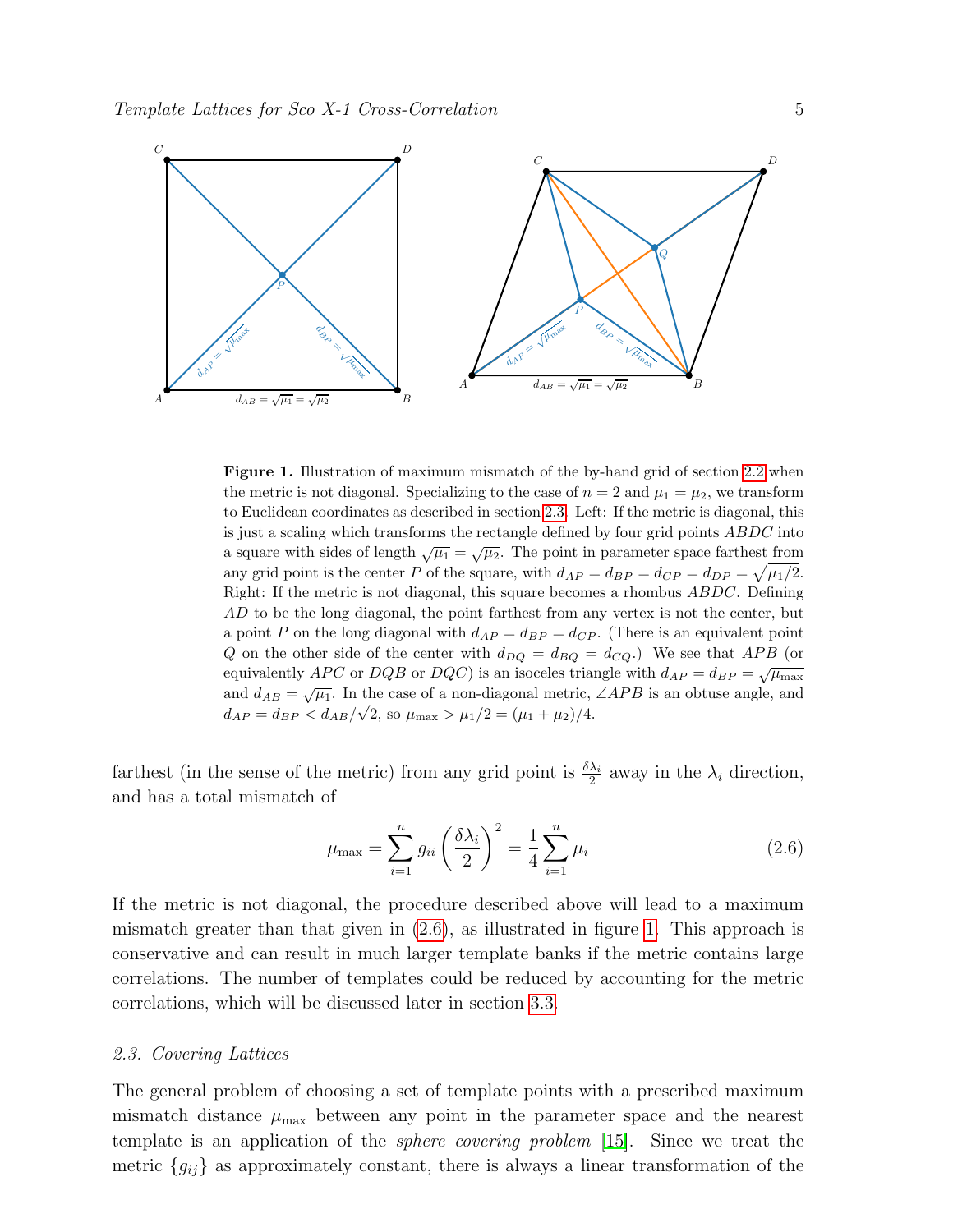parameters  $\{\lambda_i\}$  into Euclidean coordinates  $\{x_i\}$ ; the mismatch between two points separated by parameter differences  $\{\Delta \lambda_i\}$  is then

$$
\sum_{i=1}^{n} \sum_{j=1}^{n} g_{ij}(\Delta \lambda_i) (\Delta \lambda_j) = \sum_{i=1}^{n} (\Delta x_i)^2 . \qquad (2.7)
$$

The template placement problem is then simplified to one of placing (hyper-)spheres of radius  $\sqrt{\mu_{\text{max}}}$  in the  $\{x_i\}$  space so that every point of the region of interest is covered by at least one sphere. To efficiently cover the space, the overlap between spheres should be minimized. This is quantified using the normalized thickness or center density  $\theta$ , which is the average number of templates per unit volume for the unit sphere.

A sphere covering based on a repeating pattern is known as a lattice. The number of templates required to cover the space will be at a minimum when the lattice has the smallest thickness  $\theta$ . A perfect lattice has a thickness of 1.

The simplest lattice is the cubic lattice  $\mathbb{Z}^n$ , which has points equally spaced in each of the (Euclidean) coordinate directions. The "by hand" lattice of section [2.2](#page-3-0) is an example of a  $\mathbb{Z}^n$  lattice, if the metric  $\{g_{ij}\}\$ is diagonal and all of the mismatches  $\mu_i$ are chosen to be equal. A more efficient lattice is  $A_n^*$ , which is a general analogue of the hexagonal lattice. For the sphere covering problem, the thinnest lattice is the  $A_n^*$ lattice, which in two dimensions has a hexagonal principal cell. The principal cell is the set of points closest to given point in a lattice, and the vertices are locations where covering spheres intersect. It has been shown for  $n \leq 5$  that  $A_n^*$  is the most efficient covering lattice, i.e., has the smallest thickness  $\theta$  [\[15\]](#page-18-7), and for higher dimensions it is typically close to the most efficient covering [\[16\]](#page-18-8). Since a more efficient lattice allows the same volume of parameter space to be covered with fewer templates, it can reduce the necessary computing cost at a given sensitivity.[¶](#page-5-2)

Construction of  $\mathbb{Z}^n$  and  $A_n^*$  lattices in physical coordinates  $\{\lambda_i\}$  given a constant mismatch metric  ${g_{ij}}$  is implemented by the LatticeTiling module in the lalsuite software library<sup>[\[7\]](#page-17-6)</sup>, as described in  $|8|$ . A particular challenge is ensuring that the area within the boundaries of a search region is completely covered, which sometimes requires retaining templates whose parameters lie outside the search region. We shall see that this can necessitate some care in choosing coordinates to take advantage of underresolved directions in parameter space.

# <span id="page-5-0"></span>3. Parameter Space for Sco X-1 Search

# <span id="page-5-1"></span>3.1. Observational Priors

<span id="page-5-2"></span>The GW signal produced by a spinning neutron star is the system is nearly periodic in the neutron star's rest frame, and Doppler shifted as a result of the motion of the detector as the Earth rotates and moves in its orbit and, in the case of a low-mass X-ray binary such as Sco X-1, of the neutron star in its own orbit with its binary companion.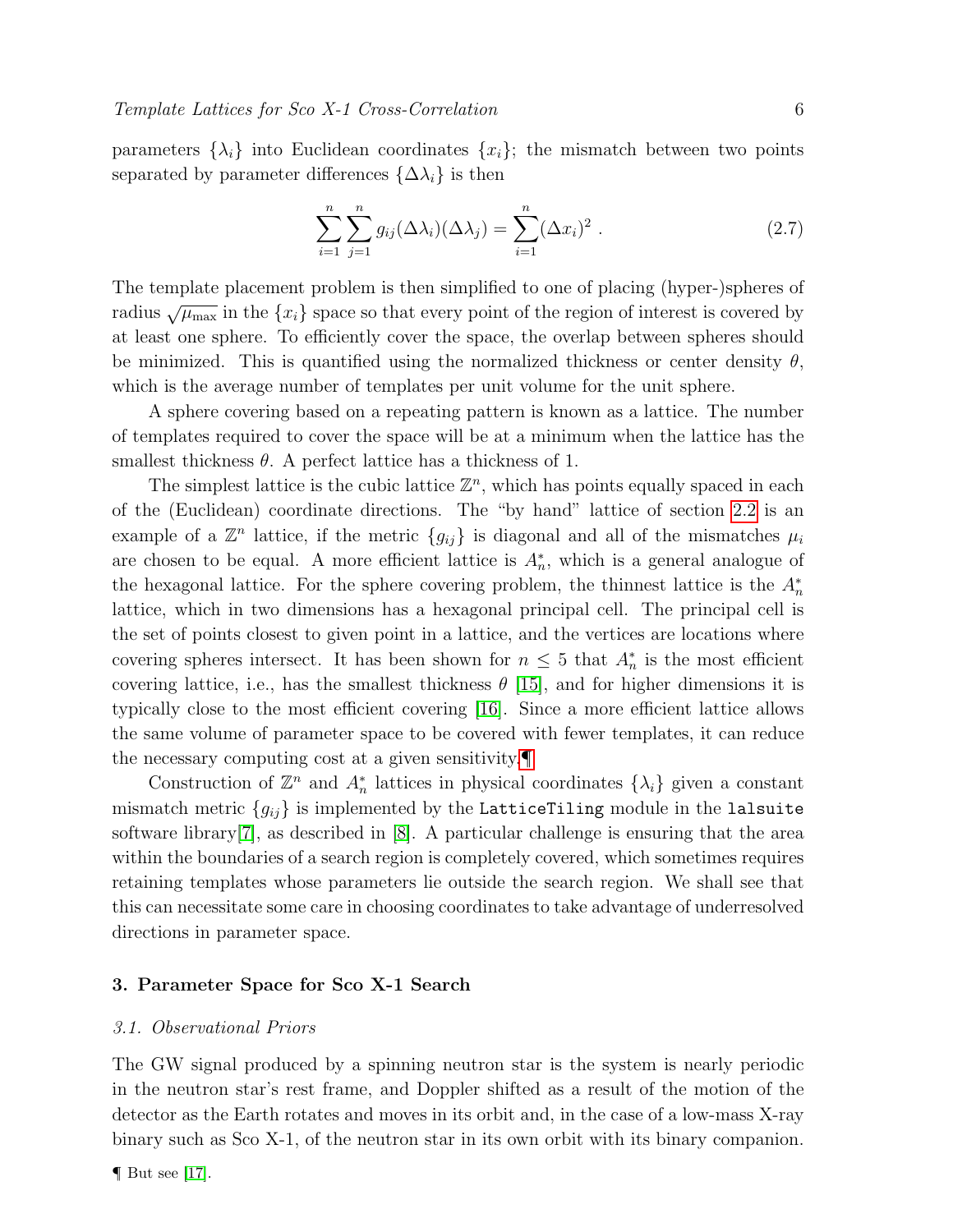For an accreting neutron star in approximate spin equilibrium, the frequency  $f_0$  can be approximated as constant.[+](#page-6-1) The Doppler shift from detector motion is primarily affected by sky position, which for Sco X-1 is well enough known[\[19\]](#page-18-10) that its uncertainty does not affect the search. The Doppler shift from the binary motion is affected by five orbital parameters: eccentricity, orientation, projected orbital speed, orbital period, and orbital phase[\[20\]](#page-18-11). The orbit of Sco X-1 is believed to be nearly circular[\[21\]](#page-18-12), so that the search needs to cover only three orbital parameters: projected speed, period, and phase.

The best constraints on these come from [\[22\]](#page-18-13). The constraint on orbital period  $P_{\rm orb}$ is Gaussian, with a mean of  $P_0 = 68023.86$  s and a standard deviation of  $\sigma_{P_{\rm orb}} = 0.043$  s. The orbital phase is described by time of ascension  $t_{\text{asc}}$ , which is the time at which the neutron star crosses the plane of the sky moving away from the observer (i.e., crosses the ascending node). The constraint on this is also Gaussian, with a mean of  $t_{\text{asc},0} = 974416624 \text{ GPS}$  (2010–Nov–21 23:16:49 UTC) and a standard deviation of  $\sigma_{t_{\rm asc}} = 50 \,\mathrm{s}$ . These estimates are uncorrelated, as shown in the left panel of figure [2,](#page-7-0) but if we convert the time of ascension to a subsequent equivalent time  $t'_{\text{asc}} = t_{\text{asc}} + n_{\text{orb}}P_{\text{orb}}$ , a correlation is induced, as described in section [3.2](#page-6-0) and shown in the right panel of figure [2.](#page-7-0) The constraints on the orbital velocity of the neutron star in [\[22\]](#page-18-13) are described in terms of the amplitude of the component of velocity along the line of sight, known as  $K_1$ , and consist of constraints that  $40 \,\mathrm{km/s} \leq K_1 \leq 90 \,\mathrm{km/s}$ , but without a welldetermined probability density between those limits. Searches for GWs from Sco X-1 typically use a uniform prior distribution on this parameter. The parameter used is also typically written as the line-of-sight component of the semimajor axis of the orbit,  $a_p = \frac{K_1 P_{\rm orb}}{2\pi}$  $\frac{P_{\text{orb}}}{2\pi}$ . Since the relative uncertainty on  $P_{\text{orb}}$  is much less than on  $K_1$ , one assumes a uniform prior on  $a_p$  for 1.44 lt-s  $\le a_p \le 3.25$  lt-s, where the units on  $a_p$  are given in light-seconds.

#### <span id="page-6-0"></span>3.2. Standard Search Coordinates

The phase derivatives  $\{\Delta \Phi_{\alpha,i}\}\$ appearing in [\(2.3\)](#page-3-3) are computed in [\[10\]](#page-18-2) for the standard search coordinates  $\{\lambda_i\} \equiv \{f_0, a_p, t'_{\rm asc}, P_{\rm orb}\}.$  Here we introduce the  $t'_{\rm asc}$  as the time of ascension at a given point in the propagated 2019 coordinates, indicated by the prime. For long searches which evenly sample the orbital phase of the binary, the non-negligible

<span id="page-6-1"></span><sup>+</sup> In practice, this equilibrium will be imperfect, leading to some "spin wandering", but the impact of deviations from equilibrium was shown in [\[10\]](#page-18-2) to be limited when the coherence time is not too long, especially with the levels of spin wandering predicted by [\[18\]](#page-18-14).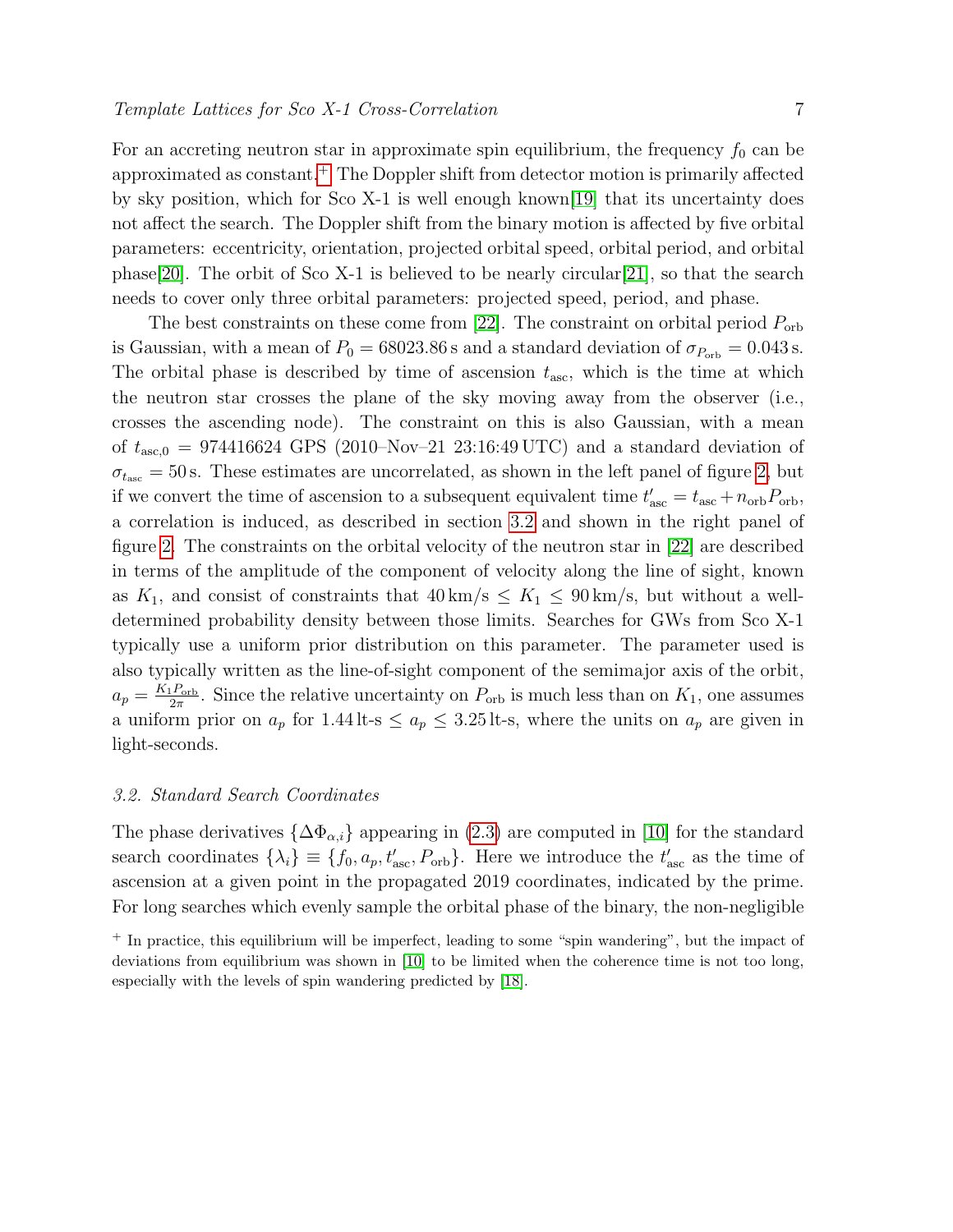

<span id="page-7-0"></span>Figure 2. Orbital parameter constraints from [\[22\]](#page-18-13). If the time of ascension  $t_{\text{asc}}$  is quoted in 2010 (left panel) its uncertainty is uncorrelated with the orbital period  $P_{\rm orb}$ . If we propagate forward by  $n_{\text{orb}}$  orbits to determine an equivalent time of ascension  $t'_{\text{asc}} = t_{\text{asc}} + n_{\text{orb}} P_{\text{orb}}$ , this introduces correlations. In each case the level surfaces of the probability distribution are shown, for which  $\chi^2$ , defined in [\(3.7\)](#page-8-0) and [\(3.8\)](#page-8-1) equals  $1<sup>1</sup>$ ,  $2<sup>2</sup>$  and  $3<sup>2</sup>$ . We refer to these as at normalized distances of  $1\sigma$ ,  $2\sigma$ , and  $3\sigma$ , and they correspond to cumulative probabilities of 39.3%, 86.5%, and 98.9%, respectively.

metric elements have the approximate form[∗](#page-7-1)

$$
g_{f_0f_0} \approx 2\pi^2 \left\langle \Delta t_\alpha^2 \right\rangle_\alpha \approx \frac{2\pi^2}{3} T_{\text{max}}^2,\tag{3.1a}
$$

$$
g_{a_p a_p} = 4\pi^2 f_0^2 \left\langle \sin^2 \frac{\pi \Delta t_\alpha}{P_{\text{orb}}} \right\rangle_\alpha \approx 2\pi^2 f_0^2 \left( 1 - \text{sinc} \frac{2T_{\text{max}}}{P_{\text{orb}}} \right),\tag{3.1b}
$$

$$
\begin{pmatrix}\ng'_{t_{\rm asc}t_{\rm asc}'} & g'_{t_{\rm asc}P_{\rm orb}} \\
g'_{P_{\rm orb}t_{\rm asc}'} & g'_{P_{\rm orb}P_{\rm orb}}\n\end{pmatrix} \approx \begin{pmatrix}\n1 & \frac{-(t'_{\rm asc} - \langle \bar{t}_{\alpha} \rangle_{\alpha})}{P_{\rm orb}} \\
\frac{-(t'_{\rm asc} - \langle \bar{t}_{\alpha} \rangle_{\alpha})}{P_{\rm orb}} & \frac{\langle (t'_{\rm asc} - \bar{t}_{\alpha})^2 \rangle_{\alpha}}{P_{\rm orb}}\n\end{pmatrix} \frac{16\pi^4 f_0^2 a_p^2}{P_{\rm orb}} \begin{pmatrix}\n\sin^2 \frac{\pi \Delta t_{\alpha}}{P_{\rm orb}}\n\end{pmatrix}_{\alpha}, \quad (3.1c)
$$

where  $\Delta t_{\alpha}$  is the difference between the timestamps of the two SFTs in pair  $\alpha$ , and  $t_{\alpha}$  is their mean. Note that the implementation in lalsuite [\[7\]](#page-17-6) uses the exact metric elements, which include additional (generally small) off-diagonal elements.

If we define the midpoint of the run (according to the weighted average  $\langle \cdot \rangle_{\alpha}$ ) to be  $\mu_{obs} = \langle \bar{t}_{\alpha} \rangle_{\alpha}$  and the variance as  $\sigma_{obs}^2 = \langle (\bar{t}_{\alpha} - \mu_{obs})^2 \rangle_{\alpha}$  The metric elements on the  $t'_{\text{asc}}, P_{\text{orb}}$  subspace become

$$
g'_{t'_{\rm asc}t'_{\rm asc}} \approx \frac{16\pi^4 f_0^2 a_p^2}{P_{\rm orb}^2} \left\langle \sin^2 \frac{\pi \Delta t_\alpha}{P_{\rm orb}} \right\rangle_\alpha, \tag{3.2a}
$$

$$
g'_{t'_{\rm asc} P_{\rm orb}} \approx \left(\frac{-(t'_{\rm asc} - \mu_{\rm obs})}{P_{\rm orb}}\right) g'_{t'_{\rm asc} t'_{\rm asc}},\tag{3.2b}
$$

$$
g'_{P_{\text{orb}}P_{\text{orb}}} \approx \left(\frac{(t'_{\text{asc}} - \mu_{\text{obs}})^2 + \sigma_{\text{obs}}^2}{P_{\text{orb}}^2}\right) g'_{t'_{\text{asc}}t'_{\text{asc}}}.\tag{3.2c}
$$

<span id="page-7-1"></span><sup>\*</sup> Note that the original formula for  $g'_{t'_{\text{asc}}P_{\text{orb}}}(4.20h)$  in [\[10\]](#page-18-2)–contains a sign error which has not been relevant previously because approximate form of  $g'_{t'_{\text{asc}}P_{\text{orb}}}$  has only been used to set it to zero.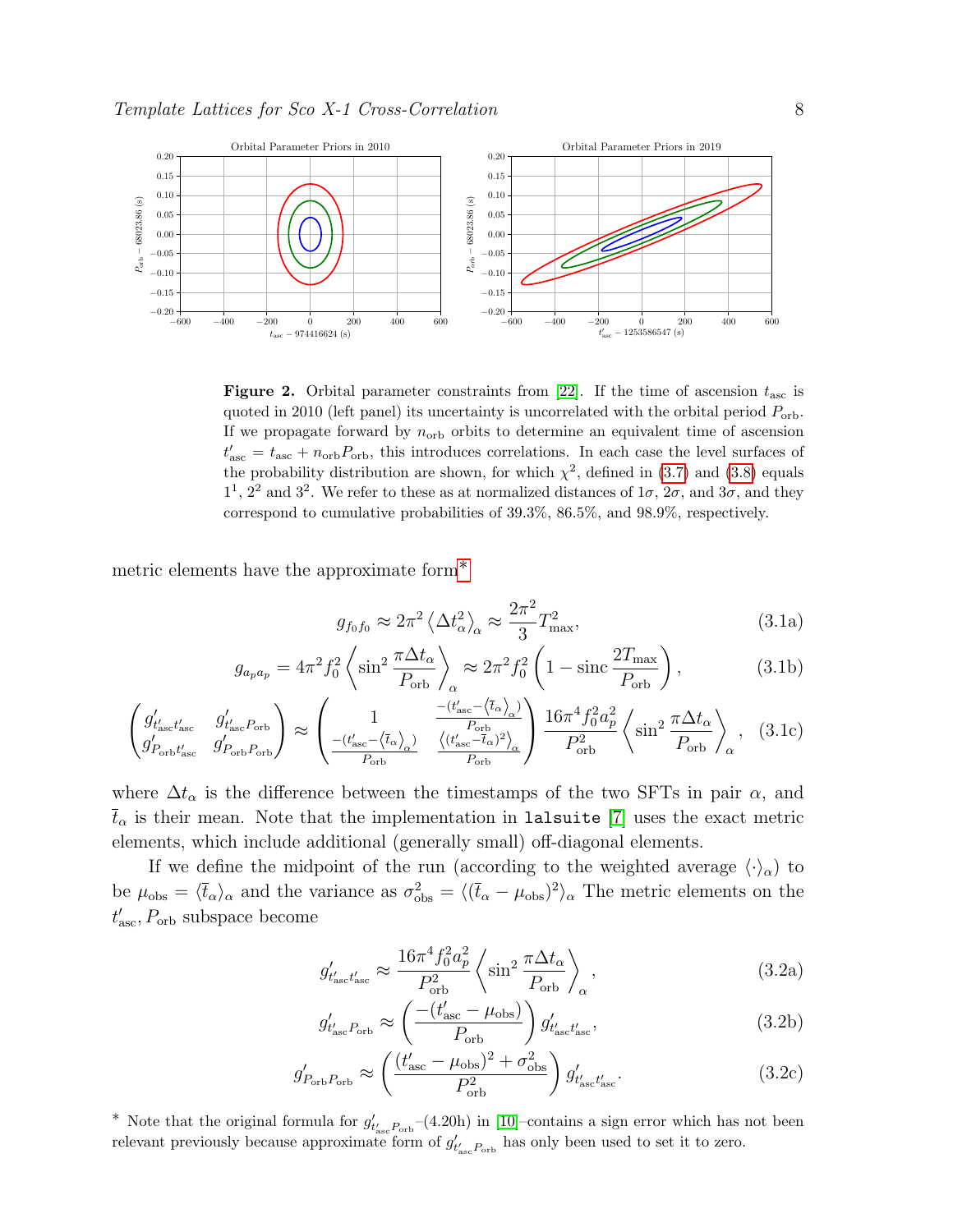Note that, as shown in [\[10\]](#page-18-2), if we ignore any data gaps and the noise and antenna pattern weighting, for an observing run of duration  $T_{obs}$  and coherence time  $T_{\text{max}}$ ,  $\sigma_{obs}^2 \approx \frac{T_{obs}^2}{12}$ , and  $\left\langle \sin^2 \frac{\pi \Delta t_\alpha}{P_{\text{orb}}} \right\rangle_\alpha \approx \frac{1}{2}$ 2  $\left(1-\text{sinc}\,\frac{2T_{\text{max}}}{P_{\text{orb}}}\right).$ 

If we choose  $n_{\text{orb}}$  so that

$$
t'_{\rm asc, 0} = t_{\rm asc, 0} + n_{\rm orb} P_0 \tag{3.3}
$$

is as close as possible to  $\mu_{obs}$ , we can minimize the magnitude of

$$
g'_{t'_{\rm asc} P_{\rm orb}} \approx \left(\frac{t_{\rm asc, 0} + n_{\rm orb} P_0 - \mu_{\rm obs}}{P_0}\right) g'_{t'_{\rm asc} t'_{\rm asc}}.\tag{3.4}
$$

This achieved by taking

<span id="page-8-3"></span>
$$
n_{\rm orb} = \left[ \frac{\mu_{\rm obs} - t_{\rm asc,0}}{P_0} \right]
$$
 (3.5)

where  $|\cdot|$  indicates rounding to the nearest integer.

To give a concrete example, we consider the LIGO-Virgo O3 data run [\[23\]](#page-18-15) which began on 2019–Apr–01 00:00:00 UTC (GPS 1238112018), continued until a commissioning break at 2019–Oct–01 00:00:00 UTC (GPS 1253923218), resumed on 2019–Nov–01 15:00:00 UTC (GPS 1256655618), and ended on 2020–Mar–27 17:00:00 UTC (GPS 1269363618). Neglecting variability of antenna patterns and noise spectra, as well as any data gaps other than the commissioning break, we find an average time of  $\mu_{obs} =$  GPS 1253589161  $\equiv$ 2019–Sep–27 03:12:23 UTC. This translates into an optimal  $n_{\text{orb}} = 4104$ , corresponding to  $t'_{\text{asc,0}} = \text{GPS } 1253586547 \equiv 2019$ -Sep-27 02:28:49 UTC.[\]](#page-8-2)

The joint prior on  $t'_{\text{asc}}$  and  $P_{\text{orb}}$  will remain a multivariate Gaussian, but now with a non-diagonal variance-covariance matrix. The marginal prior on  $t'_{\text{asc}}$  will be a Gaussian with mean  $t'_{\text{asc},0}$  and variance

$$
\sigma_{t'_{\rm asc}}^2 = \sigma_{t_{\rm asc}}^2 + n_{\rm orb}^2 \sigma_{P_{\rm orb}}^2. \tag{3.6}
$$

The joint prior can be illustrated by plotting level curves of the quantity

<span id="page-8-0"></span>
$$
\chi^2 = \left(\frac{t_{\rm asc} - t_{\rm asc,0}}{\sigma_{t_{\rm asc}}}\right)^2 + \left(\frac{P_{\rm orb} - P_0}{\sigma_{P_{\rm orb}}}\right)^2,\tag{3.7}
$$

whose prior distribution is a chi-squared with two degrees of freedom (figure [2,](#page-7-0) right panel). A bit of algebra shows that

<span id="page-8-1"></span>
$$
\chi^2 = \frac{\sigma_{t'_{\rm asc}}^2}{\sigma_{t_{\rm asc}}^2} \left[ \left( \frac{P_{\rm orb} - P_0}{\sigma_{P_{\rm orb}}} \right)^2 - \frac{2n_{\rm orb}\sigma_{P_{\rm orb}}}{\sigma_{t'_{\rm asc}}} \left( \frac{t'_{\rm asc} - t'_{\rm asc,0}}{\sigma_{t'_{\rm asc}}} \right) \left( \frac{P_{\rm orb} - P_0}{\sigma_{P_{\rm orb}}} \right) + \left( \frac{t'_{\rm asc} - t'_{\rm asc,0}}{\sigma_{t'_{\rm asc}}} \right)^2 \right].
$$
\n(3.8)

<span id="page-8-2"></span>] The actual values for O3 including duty cycle, noise weighting and antenna patterns, and using the exact form of the metric, will be slightly different, but we will use the values above for illustration in this paper.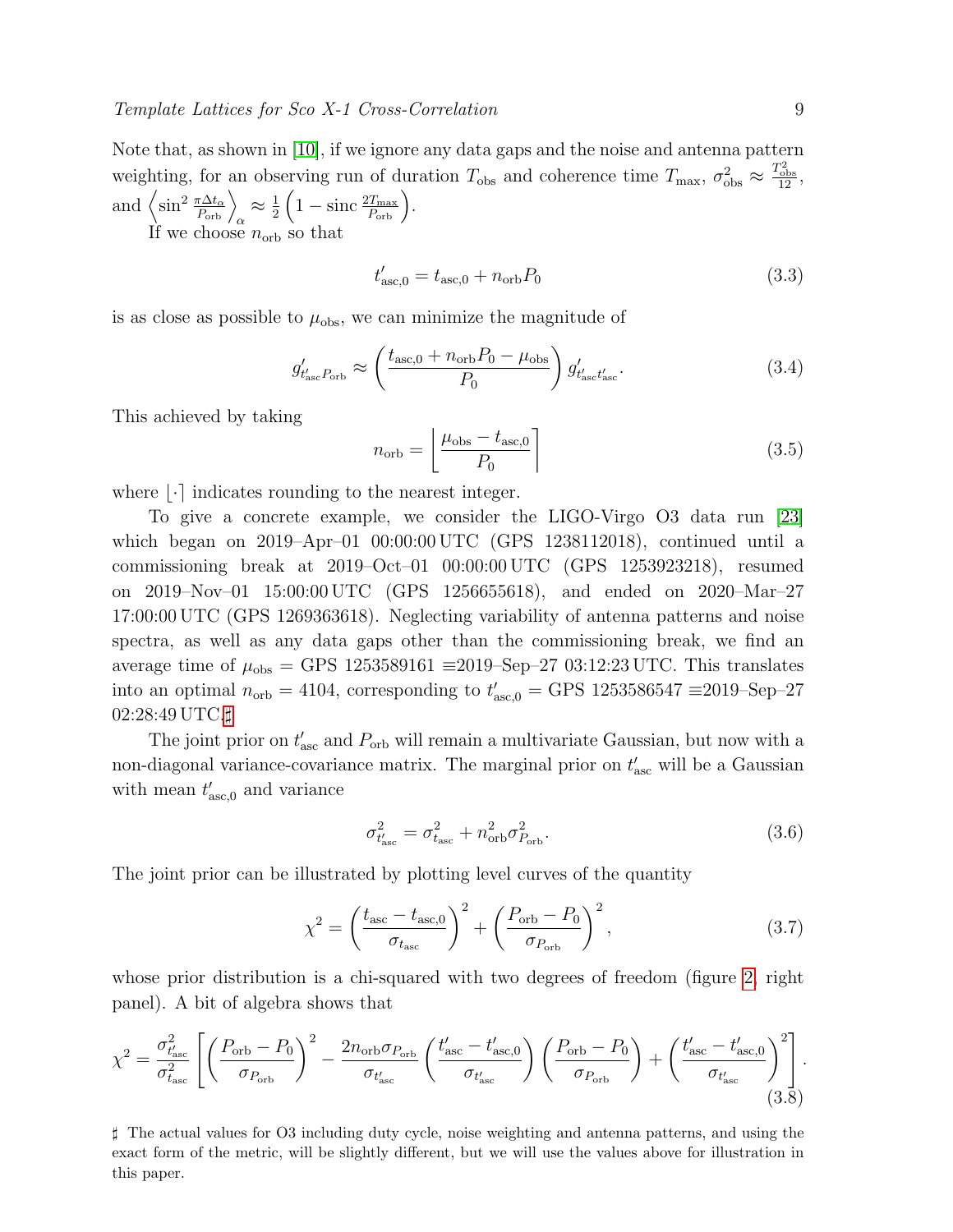

<span id="page-9-0"></span>**Figure 3.** Left: rectangular search region boundaries cover the entire  $t'_{\text{asc}}, P_{\text{orb}}$  region, as used in O1 CrossCorr [\[12\]](#page-18-4). The darker region bounded by one-sigma in the  $t_{\text{asc}}$ direction indicates a higher likelihood of finding the signal in that region of parameter space. Right: Rectangular regions more closely concentrated on the uncertainty ellipses than the O1 search regions. The areas in  $t'_{\text{asc}}$ ,  $P_{\text{orb}}$  have been "chopped" to eliminate extra parameter space area where a signal is not likely to be found.

In previous searches, rectangular boundaries have been used in all coordinate directions in the parameter space. For the O1 search, these regions covered out to  $3\sigma$  of the marginal priors on  $t'_{\text{asc}}$  and  $P_{\text{orb}}$ , as shown in Figure 1 of [\[12\]](#page-18-4). If we use a similar approach in O3 (figure [3,](#page-9-0) left panel), the search regions cover a large area of  $t'_{\text{asc}}$ ,  $P_{\text{orb}}$ parameter space with negligible prior probability. Since the middle third of the  $t'_{\text{asc}}$ range is searched separately (at a higher coherence time  $T_{\text{max}}$ , since the prior probability density is higher there), a simple approach can reduce the over-coverage of the search region. The  $P_{\rm orb}$  search range is different for each of the rectangular regions covering different ranges of  $t'_{\text{asc}}$ , discarding regions in which the prior  $\chi^2 \gtrsim 3^2$ . These "chopped" regions are shown in the right panel of figure [3.](#page-9-0) The chopped regions can be achieved without significant modification to the previously existing search code.

To further improve the efficiency of the parameter space coverage, we can define an elliptical boundary function which sets the range of  $P_{\rm orb}$  continuously as a function of  $t'_{\rm asc}$ . This function can be used in the LatticeTiling module to restrict template placement to those needed to cover the prior ellipse corresponding to  $\chi^2 \leq k^2$  for a particular k:

<span id="page-9-1"></span>
$$
\frac{P_{\rm orb} - P_0}{\sigma_{P_{\rm orb}}} \in \frac{n_{\rm orb}\sigma_{P_{\rm orb}}}{\sigma_{t'_{\rm asc}}} \left(\frac{t'_{\rm asc} - t'_{\rm asc,0}}{\sigma_{t'_{\rm asc}}} \right) \pm \frac{\sigma_{t_{\rm asc}}}{\sigma_{t'_{\rm asc}}} \sqrt{k^2 - \left(\frac{t'_{\rm asc} - t'_{\rm asc,0}}{\sigma_{t'_{\rm asc}}} \right)^2}.
$$
 (3.9)

This is used to define a search region, together with a constant boundary on  $t'_{\text{asc}}$ :

$$
t'_{\rm asc,0} - k\sigma_{t'_{\rm asc}} \le t'_{\rm asc,min} \le t'_{\rm asc} \le t'_{\rm asc,max} \le t'_{\rm asc,0} + k\sigma_{t'_{\rm asc}},\tag{3.10}
$$

and illustrated in the left panel of figure [4.](#page-10-1) Note that we choose  $k = 3.3$  rather than  $k = 3$  as the boundary, since the former encloses 99.6% of the prior probability, while the latter would enclose only 98.9%.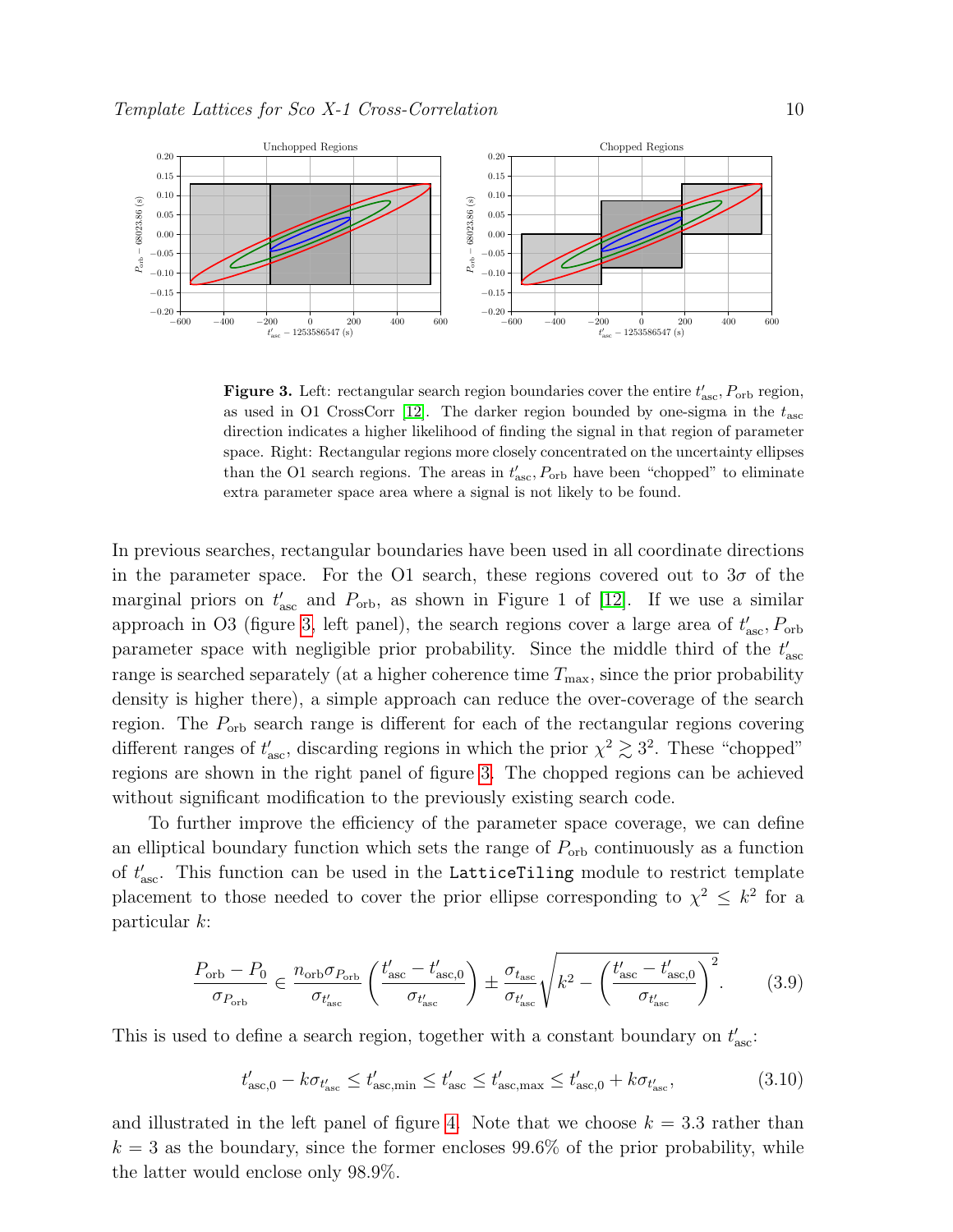

<span id="page-10-1"></span>**Figure 4.** Left: Search region boundaries in  $t'_{\text{asc}}, P_{\text{orb}}$  now define a boundary function, where the range of  $P_{\text{orb}}$  is computed as a function of  $t'_{\text{asc}}$ , defined in [\(3.9\)](#page-9-1). We choose  $k = 3.3$  for the boundary. For reference, the colored ellipses are level surfaces at  $1\sigma$ , 2 $\sigma$ , and 3 $\sigma$ , i.e.,  $\chi^2 = 1^2$ ,  $2^2$ , and  $3^3$ , as defined in [\(3.8\)](#page-8-1). The darker shaded region lies within  $\pm 1\sigma$  of the marginal distribution on  $t'_{\text{asc}}$ , where the signal is more likely to be found, and the lighter-shaded region is between  $\pm 3\sigma$  and  $\pm 1\sigma$ . Dividing up the search regions based on  $t'_{\text{asc}}$  rather than  $\chi^2$  is more efficient since  $t'_{\text{asc}}$  is always resolved, and  $P_{\text{orb}}$  may not be. Right: the same search regions in a "sheared" set of coordinates  $t'_{\text{asc}}$ ,  $\tilde{P}$ , where  $\tilde{P}$  is a linear combination of  $P_{\text{orb}}$  and  $t'_{\text{asc}}$ , defined in [\(3.11\)](#page-10-2), which aligns the constant- $\chi^2$  ellipses with the coordinate axes.

#### <span id="page-10-0"></span>3.3. Sheared Coordinates

The joint prior uncertainty in  $t'_{\text{asc}}$ ,  $P_{\text{orb}}$  space complicates the placement of lattice points neatly in coordinate directions. The fact that the semimajor axis of the uncertainty ellipses does not lie in a coordinate direction forces rows of lattice points calculated from a diagonal metric to be placed over a complicated area in parameter space, which is illustrated in section [4.](#page-12-0) A coordinate transformation can be performed that preserves the diagonal metric and shears the coordinates from  $(t'_{\text{asc}}, P_{\text{orb}})$  to  $(t'_{\text{asc}}, \tilde{P})$ , aligning the semimajor axis of the uncertainty ellipses with the coordinate directions, as shown in the right panel of figure [4.](#page-10-1) The lattice points are then chosen in a straightforward way, before a transformation is then performed back to the physical coordinates. In particular, this simplifies the question of whether multiple templates are necessary to cover the period direction. Looking at the right panel of figure [2](#page-7-0) or the left panel of figure [4,](#page-10-1) we see that the marginal uncertainty in  $P_{\text{orb}}$  is considerably larger than the conditional uncertainty at a particular value of  $t'_{\text{asc}}$ . Changing coordinates to  $\tilde{P}$ , which is observationally uncorrelated with  $t'_{\text{asc}}$ , allows us to cover a range of period values corresponding to this smaller marginal uncertainty.

We can accomplish this coordinate transformation by subtracting from  $P_{\text{orb}}$  the centerline of the observational uncertainty ellipse and defining

<span id="page-10-2"></span>
$$
\tilde{P} = P_{\rm orb} - \frac{n_{\rm orb} \sigma_{P_{\rm orb}}}{\sigma_{t'_{\rm asc}}} \left( \frac{t'_{\rm asc} - t'_{\rm asc,0}}{\sigma_{t'_{\rm asc}}} \right) \sigma_{P_{\rm orb}},\tag{3.11}
$$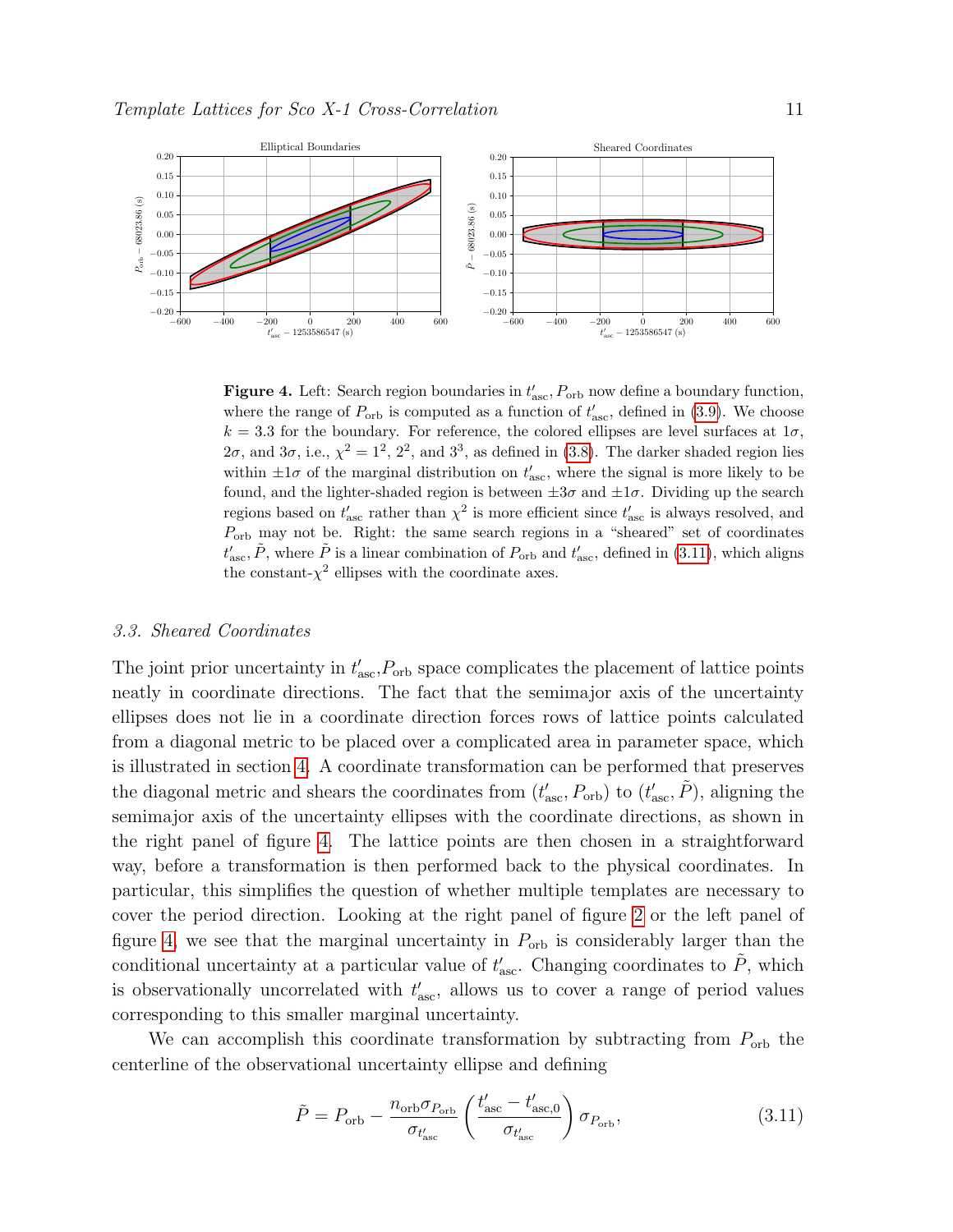Template Lattices for Sco X-1 Cross-Correlation 12

so that

<span id="page-11-2"></span>
$$
\chi^2 = \left(\frac{t'_{\rm asc} - t'_{\rm asc,0}}{\sigma_{t'_{\rm asc}}}\right)^2 + \left(\frac{\tilde{P} - P_0}{\sigma_{\tilde{P}}}\right)^2,\tag{3.12}
$$

and the priors on  $t'_{\text{asc}}$  and  $\tilde{P}$  are once again independent Gaussians. Note that

$$
\sigma_{\tilde{P}} = \left(\frac{\sigma_{t_{\text{asc}}}}{\sigma_{t'_{\text{asc}}}}\right) \sigma_{P_{\text{orb}}},\tag{3.13}
$$

so the area of the uncertainty ellipse is the same in all three sets of coordinates:  $(t_{\rm asc}, P_{\rm orb}),$   $(t'_{\rm asc}, P_{\rm orb}),$  and  $(t'_{\rm asc}, \tilde{P}).$ 

This transformation affects the metric:

$$
\tilde{g}_{t'_{\rm asc}t'_{\rm asc}} = g'_{t'_{\rm asc}t'_{\rm asc}} + 2\left(\frac{\partial P_{\rm orb}}{\partial t'_{\rm asc}}\right)_{\tilde{P}} g'_{t'_{\rm asc}P_{\rm orb}} + \left(\frac{\partial P_{\rm orb}}{\partial t'_{\rm asc}}\right)^2_{\tilde{P}} g'_{P_{\rm orb}P_{\rm orb}},\tag{3.14a}
$$

$$
\tilde{g}_{t'_{\rm asc}} \tilde{P} = g'_{t'_{\rm asc} P_{\rm orb}} + \left(\frac{\partial P_{\rm orb}}{\partial t'_{\rm asc}}\right)_{\tilde{P}} g'_{P_{\rm orb} P_{\rm orb}},\tag{3.14b}
$$

$$
\tilde{g}_{\tilde{P}\tilde{P}} = g'_{P_{\text{orb}}P_{\text{orb}}},\tag{3.14c}
$$

where

$$
\left(\frac{\partial P_{\text{orb}}}{\partial t'_{\text{asc}}}\right)_{\tilde{P}} = n_{\text{orb}} \left(\frac{\sigma_{P_{\text{orb}}}}{\sigma_{t'_{\text{asc}}}}\right)^2 = n_{\text{orb}} \frac{\sigma_{P_{\text{orb}}}}{\sigma_{t_{\text{asc}}}^2 + n_{\text{orb}}^2 \sigma_{P_{\text{orb}}}^2}.
$$
\n(3.15)

In order to make the metric as close to diagonal as possible in these coordinates, we should choose a different  $n_{\text{orb}}$  from that defined in [\(3.5\)](#page-8-3). Instead we make

$$
\tilde{g}_{t'_{\rm asc}\tilde{P}} \approx \left( n_{\rm orb} - \frac{\mu_{\rm obs} - t_{\rm asc,0}}{P_0} + n_{\rm orb} \left( \frac{\sigma_{P_{\rm orb}}}{\sigma_{t'_{\rm asc}}} \right)^2 \frac{(t'_{\rm asc,0} - \mu_{\rm obs})^2 + \sigma_{\rm obs}^2}{P_0^2} \right) g'_{t'_{\rm asc} t'_{\rm asc}} \tag{3.16}
$$

close to zero. If we set this to zero and solve algebraically for  $n_{\rm orb}$ , we get

<span id="page-11-1"></span>
$$
n_{\rm orb} \approx \frac{\mu_{\rm obs} - t_{\rm asc,0}}{P_0} \left( 1 + \left( \frac{\sigma_{P_{\rm orb}}}{\sigma_{t'_{\rm asc}}} \right)^2 \frac{(t'_{\rm asc,0} - \mu_{\rm obs})^2 + \sigma_{\rm obs}^2}{P_0^2} \right)^{-1} . \tag{3.17}
$$

Since the definitions of  $t'_{\text{asc},0}$  and  $\sigma_{t'_{\text{asc}}}$  depend on  $n_{\text{orb}}$  as well, we need to solve iteratively for the optimal  $n_{\text{orb}}$  to minimize the metric correlation in these sheared coordinates. This converges quickly, giving, for the reference values used in this paper,  $n_{\rm orb} = 4108$ , corresponding to  $t'_{\text{asc,0}} =$  GPS 1253858643  $\equiv$ 2019–Sep–30 06:03:45 UTC.[††](#page-11-0) With this choice, we have coordinates  $t'_{\text{asc}}$  and  $\tilde{P}$  with no prior correlation and negligible correlation in the search metric.

<span id="page-11-0"></span>††Again, the actual best value using the data with gaps, antenna patterns and variable noise level, as well as the exact metric, will be slightly different, but the relationship between the choices of  $n_{\text{orb}}$ optimized for sheared and unsheared coordinates is illustrative.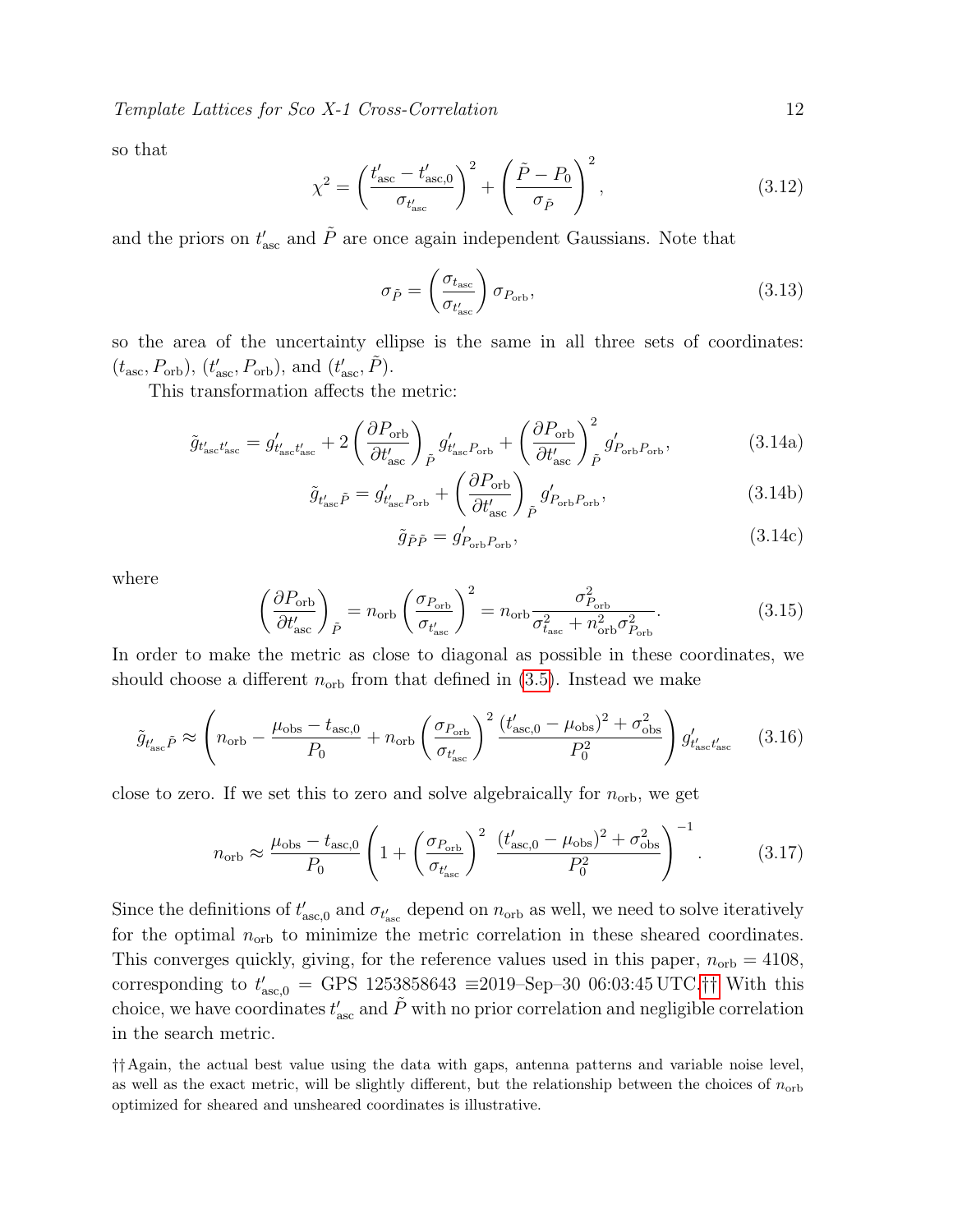

<span id="page-12-1"></span>**Figure 5.** Cells of  $t'_{\text{asc}}$ ,  $a_p$  space for sample lattice construction. Each rectangular cell has its own coherence time  $T_{\text{max}}$ , corresponding to a coherence time used in [\[12\]](#page-18-4), and we construct a lattice in each of these cells. The range of orbital period values for each cell is a function of  $t'_{\text{asc}}$ , as illustrated in figure [3](#page-9-0) or figure [4.](#page-10-1) We construct the lattice in all 9 of these regions, and include the template counts in the computing cost estimate. For the three shaded regions, we also include the templates in the corresponding  $t'_{\text{asc}}, P_{\text{orb}}$  or  $t'_{\text{asc}}, \tilde{P}$  plot of the lattice.

#### <span id="page-12-0"></span>4. Example Lattices and Results

To quantify the reduction in number of search templates and computing costs at a given mismatch, we construct sample lattices of each type for a variety of representative regions in parameter space. For each choice of coordinate system and lattice type, we construct  $9 \times 14$  lattices, corresponding to the nine regions of orbital parameter space  $(t'_{\text{asc}}, P_{\text{orb}}, a_p)$  or  $(t'_{\text{asc}}, \tilde{P}, a_p)$  shown in figure [5](#page-12-1) and fourteen frequency bands beginning at 25 Hz and ending at 2000 Hz. Each of these regions has its own  $T_{\text{max}}$  value taken from the search in [\[12\]](#page-18-4). In that search, the frequency  $f_0$  was split into ranges of width 0.05 Hz, and a search job covered that range of frequencies along with one of the orbital parameter space regions. Rather than constructing the full set of  $9 \times 39500$  lattices covering all the bands from 25 Hz to 2000 Hz, we choose one 0.0005 Hz range from the middle of each band, construct the nine lattices (one for each orbital parameter cell) corresponding to that range, and scale up the number of templates by the number of such ranges in the band. Since the computing cost scales roughly with the number of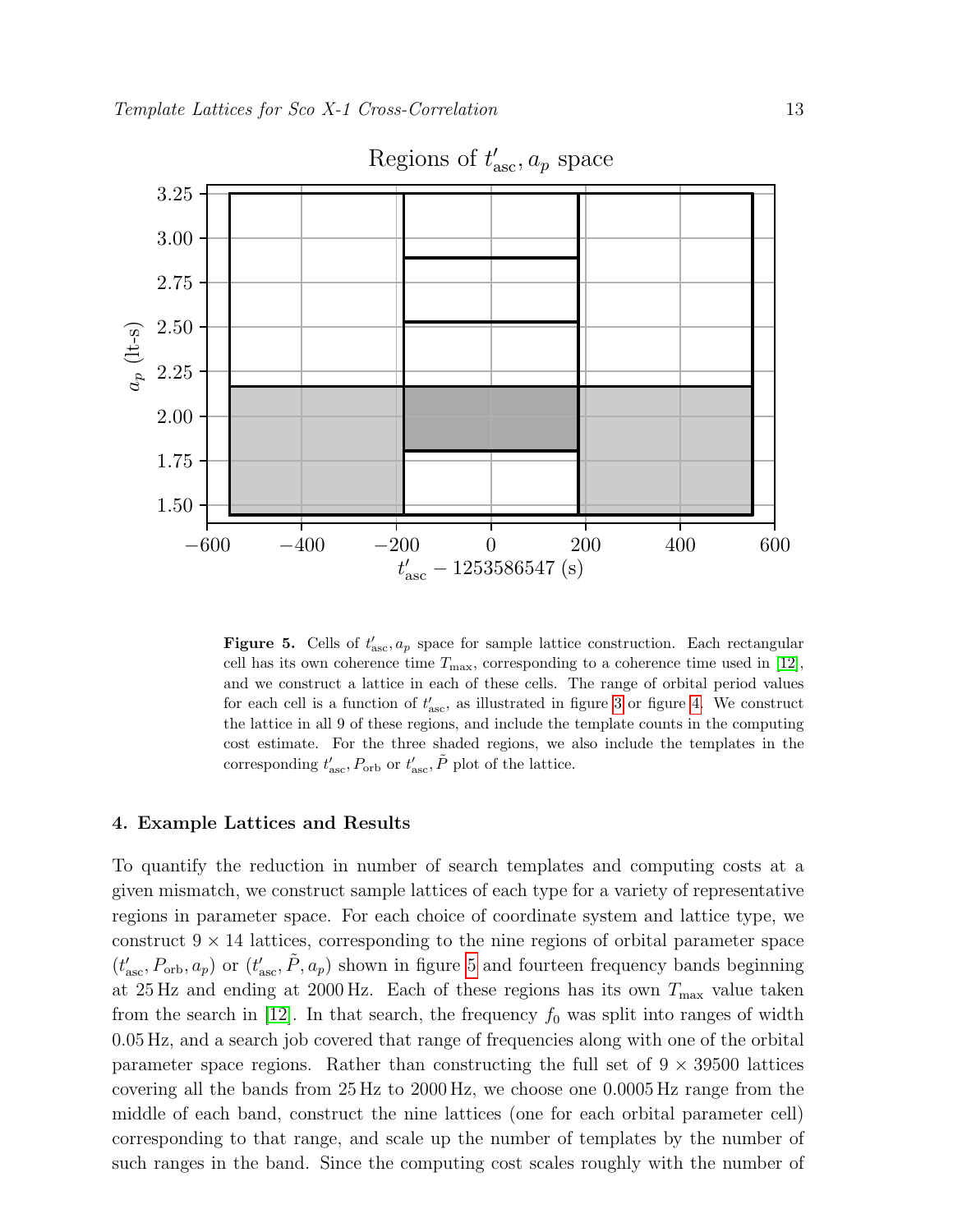

<span id="page-13-0"></span>Figure 6. Left: Lattice setups that most closely resemble what was done in previous CrossCorr searches, but with the inclusion of "chopped" search regions in  $t'_{\text{asc}}$ ,  $P_{\text{orb}}$ . The lattice points are placed by computing the spacing in each direction given the mismatch and the metric (section [2.2\)](#page-3-0). Points are then placed to cover the uncertainty ellipses in each of the three rectangular search regions, where the darker region bounded by one-sigma in  $t'_{\text{asc}}$  represents the region where we are most likely to find a signal if it is present. The total number of templates for this setup is  $1.060 \times 10^{12}$ . Right: Implementing the elliptical boundary function and using LatticeTiling to place a cubic lattice changes where the points are placed. The total number of templates for this setup is  $1.682 \times 10^{12}$ .

templates times the number of SFT pairs, we approximate the computing cost for each band *i* and cell *c* as  $N_{ic}^{\text{pair}} N_{ic}^{\text{tmplt}}$ . We estimate the number of SFT pairs as in [\[10\]](#page-18-2) by

$$
N_{ic}^{\text{pair}} \approx N_{\text{det}}^2 \frac{T_{\text{obs}} T_{ic}^{\text{max}}}{T_i^{\text{SFT}}},\tag{4.1}
$$

where we show explicity that the SFT duration depends on the frequency band  $i$  while the coherence time depends on the frequency band  $i$  and orbital parameter space cell  $c$ . Note that this is an overestimate of the absolute number of pairs, because we computed the  $T_{\text{obs}}$  using the start and end times of the two parts of O3 rather than an actual set of data segments reflecting the true duty cycle. In addition to the total computing cost  $\sum_i \sum_c N_{ic}^{\text{pair}} N_{ic}^{\text{tmplt}}$  for each lattice, we also plot the lattice points projected onto the  $t'_{\text{asc}}$ ,  $P_{\text{orb}}$  or  $t'_{\text{asc}}$ ,  $\tilde{P}$  plane, limiting attention for the plots to the shaded cells in figure [5.](#page-12-1)

Figure [6](#page-13-0) shows two implementations of cubic  $(\mathbb{Z}^4)$  lattices, both using the original by hand method described in section [2.2](#page-3-0) and using the LatticeTiling module. The main difference between the two methods is in how they handle the boundaries of the elliptical search region. The by-hand method uses the chopped regions illustrated in the right panel of figure [3,](#page-9-0) while the LatticeTiling method uses the elliptical boundaries of figure [4.](#page-10-1) Note that while LatticeTiling uses a smaller region of parameter space, it actually requires more templates (a total over the whole parameter space of  $1.682 \times 10^{12}$ versus  $1.060 \times 10^{12}$  for the by-hand method) because of its conservative approach to covering the boundaries. Ordinarily this would be a small effect, but since only two or three templates are required in the  $P_{\text{orb}}$  direction, it is significant in this case, which motivates the special handing of the  $P_{\text{orb}}$  coordinate which follows.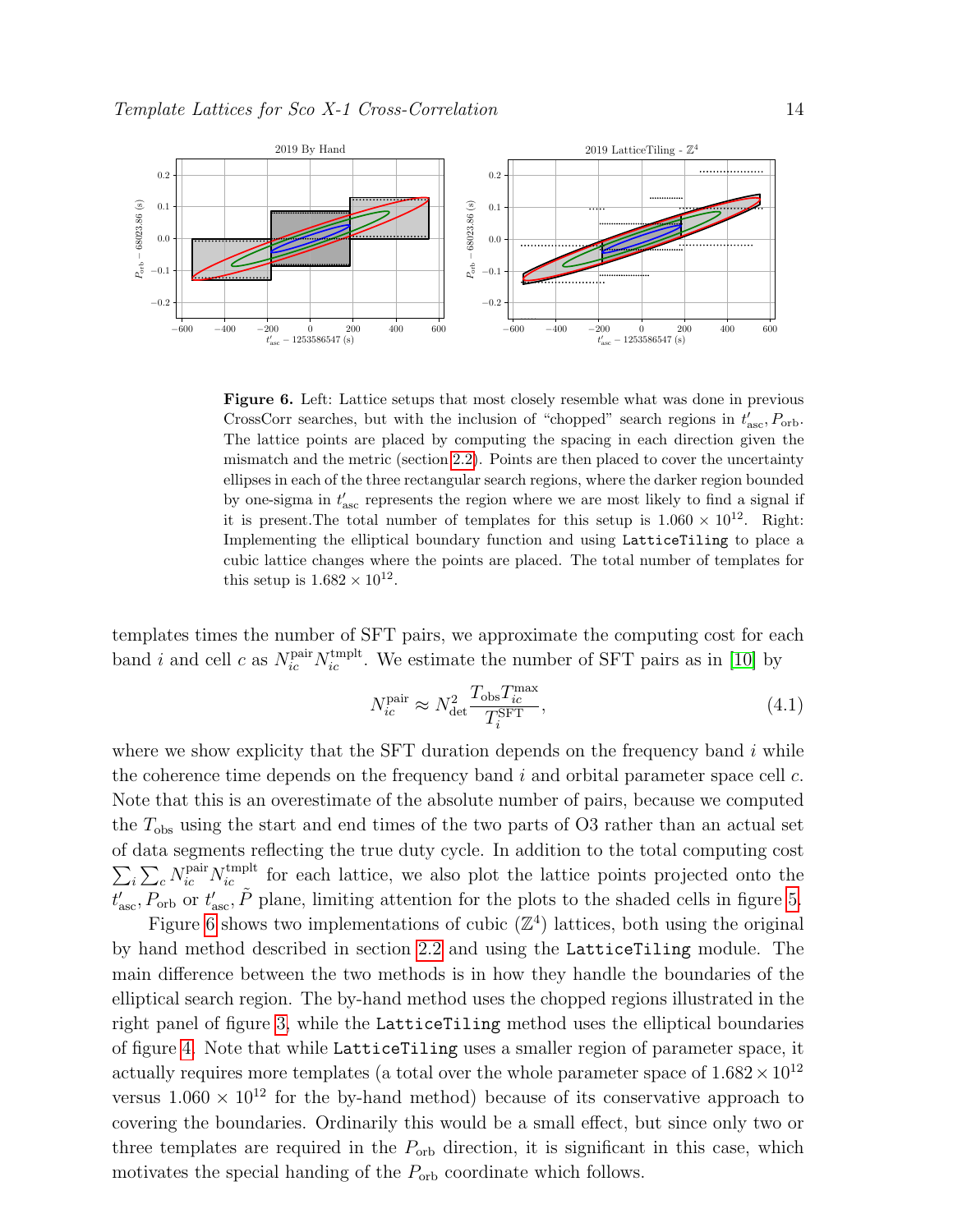

<span id="page-14-0"></span>Figure 7. Left: Implementing the elliptical boundary function discussed in section [3.2](#page-6-0) requires the use of LatticeTiling [\[8\]](#page-18-0) for template placement. This setup shows a use of an  $A_4^*$  lattice with the elliptical boundary function and lattice template points placed by LatticeTiling. Note that the density of templates is increased in the one-sigma region. The total number of templates used here (across four-dimensional parameter space) is  $6.006 \times 10^{11}$ . Right: After performing the shearing transformation discussed in section [3.3,](#page-10-0) we use LatticeTiling to place templates in  $t'_{\text{asc}}$ ,  $\tilde{P}$  space. This figure shows an  $A_4^*$  lattice over the sheared uncertainty ellipses using the elliptical boundary function. Note that the primary axes of the uncertainty ellipses are aligned with the coordinate axes in this area-preserving transformation, and that template density is again greater in the one-sigma region. The total number of templates here is  $5.931 \times 10^{11}$ .

If we change the lattice from  $\mathbb{Z}^4$  to  $A_4^*$ , we obtain the lattice shown in the left panel of figure [7.](#page-14-0) The use of a more efficient lattice has reduced the total number of templates to  $6.006 \times 10^{11}$ , but we can see from the figure that the templates extend well beyond the boundaries of the search region. In the right panel, we construct the lattice in the sheared coordinates  $t'_{\text{asc}}$ ,  $\tilde{P}$  defined in section [3.3,](#page-10-0) which simplifies the boundaries of the search region, but produces lattices with comparable numbers of templates (5.931  $\times 10^{11}$  total). In these coordinates, the mismatch metric has a non-negligible off-diagonal component  $\tilde{g}_{t'_{\text{asc}}\tilde{P}}$ , so the template lattice is constructed using a basis which looks "slanted" in these coordinates.

We can make the metric approximately diagonal, as described in section [3.3](#page-10-0) by choosing a different value of  $n_{\rm orb}$  derived from [\(3.17\)](#page-11-1); for the example considered, this means changing  $n_{\rm orb}$  from 4104 to 4108. The resulting lattice is shown in the left panel of figure [8.](#page-15-0) Note that the total number of templates is comparable to the other  $A_4^*$  lattices, a total  $5.918 \times 10^{11}$  across the whole parameter space. The fact that all of the  $A_4^*$  lattices have comparable numbers of templates indicates that the LatticeTiling module is behaving consistently, even when the coordinates being used have metric correlations or oddly-shaped boundaries. However, it is clearly not taking full advantage of the narrow range of plausible  $\tilde{P}$  values. The underlying issue is that LatticeTiling, by the nature of its boundary-covering algorithm [\[8\]](#page-18-0), uses a minimum of two templates in a coordinate direction, even if a single template would be sufficient to cover the space at the desired minimum mismatch.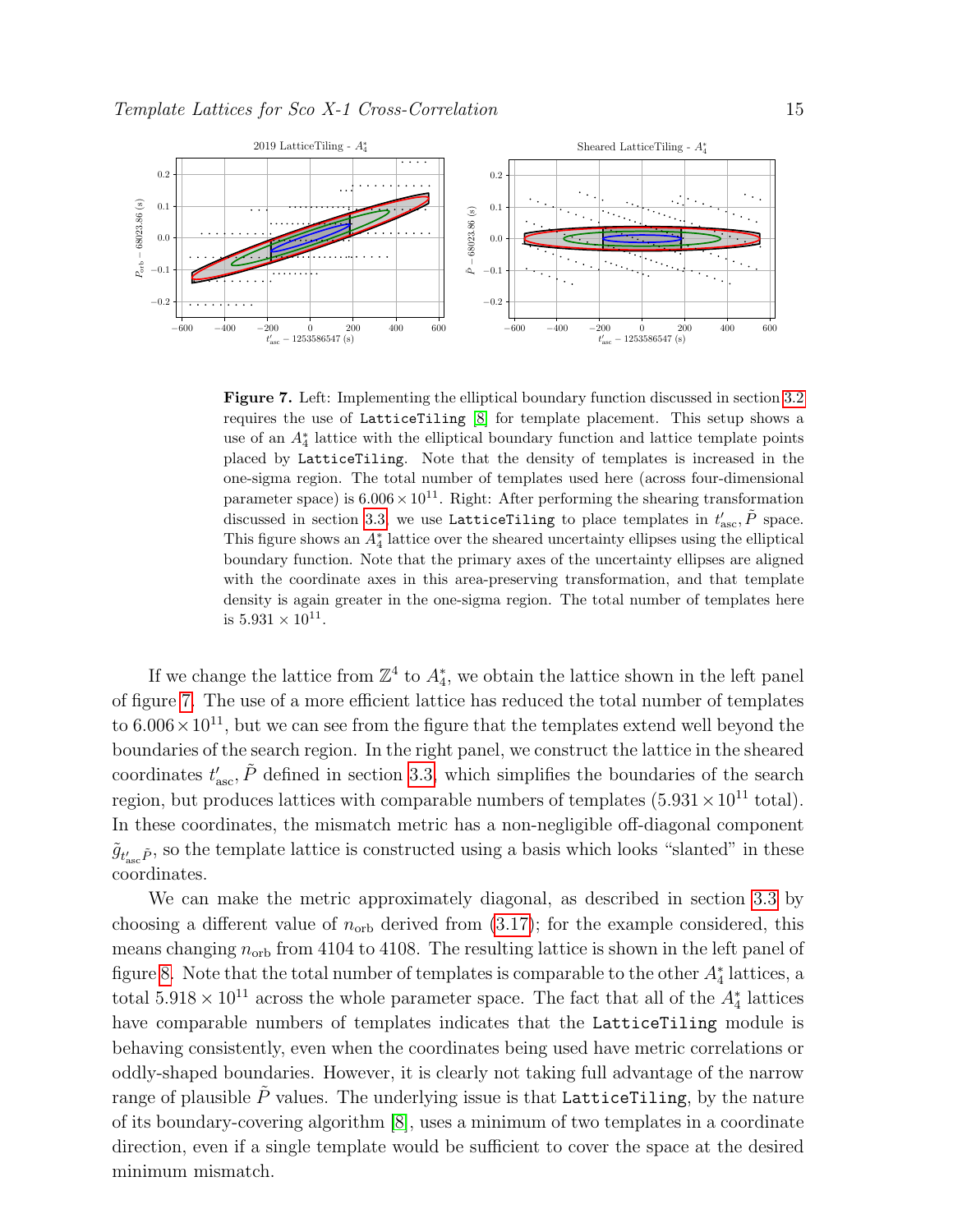

<span id="page-15-0"></span>**Figure 8.** Left: The number of orbits used to propagate  $t_{\text{asc}}$  into 2019 coordinates was chosen based on what would diagonalize the standard  $/$  2019 metric. This is what introduced the slant in the template rows seen in figure [7.](#page-14-0) Choosing a different  $n_{\rm orb}$ eliminates the slant, to produce this figure, showing a lattice covering using an  $A_4^*$ lattice, LatticeTiling to place the templates, and the sheared coordinates with a diagonalized metric to align the uncertainty ellipses with the primary axes of the parameter space. The total number of templates is  $5.918 \times 10^{11}$ . Right: Noticing that the spacing between template rows in  $t'_{\text{asc}}, \tilde{P}$  seemed to be larger than the crosssection of the uncertainty ellipse, we perform a calculation described in section [3.3](#page-10-0) to determine whether the orbital period needs to be resolved in the sheared coordinates. After finding that it does not, for our search, we fix  $\tilde{P} = P_0$ , forcing LatticeTiling to place a single row of lattice templates along the centerline of the sheared uncertainty ellipse. Note that the template density is still greater in the one-sigma region. Here, the total number of templates is  $3.867 \times 10^{11}$ , our best result for template count and an improvement from the original setup by a factor of about 3.

The change to  $t'_{\text{asc}}, \tilde{P}$  coordinates, in which both the prior uncertainty and mismatch metric are approximately uncorrelated, allows us to take advantage of the small prior uncertainty in  $\tilde{P}$ . If we limit attention to lattices with all their templates on the hypersurface  $\tilde{P} = P_0$ , the mismatch between a signal with parameters  $\{\lambda_i^s\}$  and a template point  $\{\lambda_i\}$  will be

$$
\mu = \tilde{g}_{\tilde{P}\tilde{P}}(\tilde{P}^s - P_0)^2 + 2\sum_{\alpha} g_{\alpha\tilde{P}}(\lambda^s_{\alpha} - \lambda_{\alpha})(\tilde{P}^s - P_0) + \sum_{\alpha} \sum_{\beta} g_{\alpha\beta}(\lambda^s_{\alpha} - \lambda_{\alpha})(\lambda^s_{\alpha} - \lambda_{\alpha}), \tag{4.2}
$$

where  $\{\lambda_{\alpha}\} = \{t'_{\text{asc}}, f_0, a_p\}$  are the other three coordinates of the parameter space and  $\tilde{g}_{\tilde{P}\tilde{P}}$  is the sheared metric element for orbital period. If we assume the metric is approximately diagonal, this becomes

$$
\mu \approx \tilde{g}_{\tilde{P}\tilde{P}}(\tilde{P}^s - P_0)^2 + \mu^{\parallel},\tag{4.3}
$$

As shown in the Appendix, the general expression is

$$
\mu \approx \frac{(\tilde{P}^s - P_0)^2}{\tilde{g}^{\tilde{P}\tilde{P}}} + \mu^{\parallel}
$$
\n(4.4)

Since the prior uncertainty ellipse with  $\chi^2 \leq k^2$  (see [\(3.12\)](#page-11-2) and figure [4\)](#page-10-1) has  $(\tilde{P} - P_0)^2 \leq$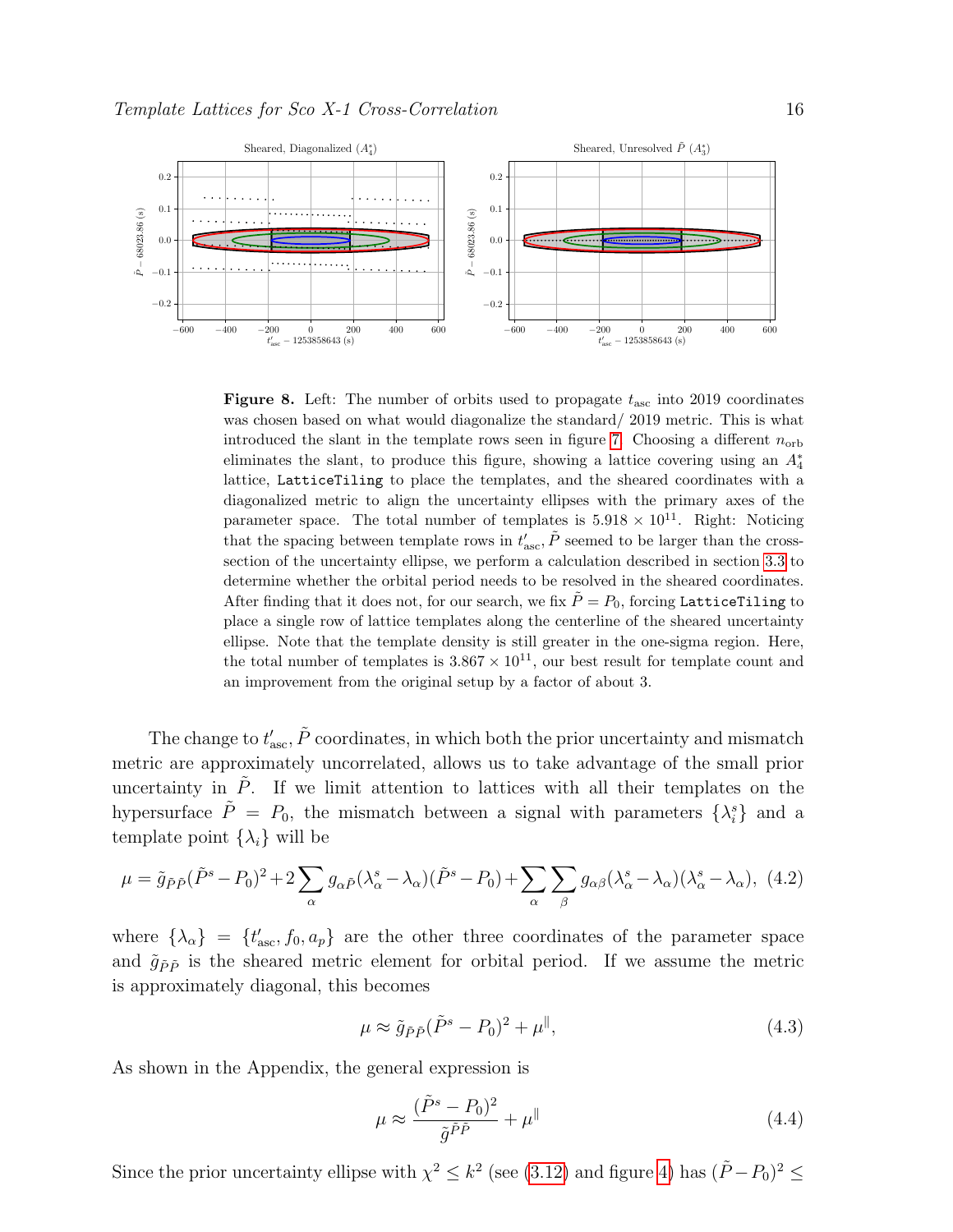<span id="page-16-0"></span>Table 1. Comparing Estimates of Raw Computing Cost: we display the chosen coordinates, the number of orbits needed to propogate  $t'_{\text{asc}}$  to obtain a diagonal metric, the type of search region boundary used, and the type of lattice structure. Then, we show the number of templates required to cover all of parameter space using a given lattice and estimate the computing cost by multiplying the number of lattice templates by the number of SFT pairs.

| Coordinates                                 | $n_{\rm orb}$ | Boundary   | Type           | $\sum_{i,c} \overline{N^{\rm{tmplt}}_{ic}}$ | $\sum_{i,c} N^{\text{pair}}_{ic} N^{\text{tmplt}}_{ic}$ |
|---------------------------------------------|---------------|------------|----------------|---------------------------------------------|---------------------------------------------------------|
| $t'_{\rm asc}, P_{\rm orb}, a_p, f_0$       | 4104          | Chopped    | $\mathbb{Z}^4$ | $1.060 \times 10^{12}$                      | $1.434 \times 10^{18}$                                  |
| $t'_{\text{asc}}, P_{\text{orb}}, a_p, f_0$ | 4104          | Elliptical | $\mathbb{Z}^4$ | $1.682 \times 10^{12}$                      | $2.085 \times 10^{18}$                                  |
| $t'_{\rm asc}, P_{\rm orb}, a_p, f_0$       | 4104          | Elliptical | $A_4^*$        | $6.006 \times 10^{11}$                      | $7.439 \times 10^{17}$                                  |
| $t'_{\text{asc}}, P, a_p, f_0$              | 4104          | Elliptical | $A^*_A$        | $5.931 \times 10^{11}$                      | $7.352 \times 10^{17}$                                  |
| $t'_{\text{asc}}, P, a_p, f_0$              | 4108          | Elliptical | $A_4^*$        | $5.918 \times 10^{11}$                      | $7.316 \times 10^{17}$                                  |
| $t'_{\text{asc}}, a_p, f_0; P = P_0$        | 4108          | Elliptical | $A_3^*$        | $3.867 \times 10^{11}$                      | $4.928 \times 10^{17}$                                  |
| Same with reallocated mismatch              |               |            |                | $3.431 \times 10^{11}$                      | $4.483 \times 10^{17}$                                  |

 $k^2 \sigma_{P_{\text{orb}}}^2$ , we can obtain a lattice with  $\mu < \mu_{\text{max}}$  everywhere if we construct a threedimensional lattice with

$$
\mu_{\max}^{\parallel} \le \mu_{\max} - \frac{k^2 \sigma_{P_{\text{orb}}}^2}{\tilde{g}^{\tilde{P}\tilde{P}}} \tag{4.5}
$$

A conservative approach is to allocate a mismatch of  $\frac{\mu_{\text{max}}}{4}$  to the  $\tilde{P}$  direction and  $\frac{3\mu_{\text{max}}}{4}$ to the other three directions. Then we proceed as follows:

- $\bullet$  If  $\frac{k^2\sigma^2_{P_{\rm orb}}}{\tilde{g}^{\tilde{P}\tilde{P}}}$   $>$   $\frac{\mu_{\rm max}}{4}$  $\frac{\text{max}}{4}$ , we construct an  $A_4^*$  lattice covering the full four-dimensional parameter space as usual.
- $\bullet$  If  $\frac{k^2\sigma^2_{P_{\rm orb}}}{\tilde{g}^{\tilde{P}\tilde{P}}} \ \leq \ \frac{\mu_{\rm max}}{4}$  $\frac{\text{max}}{4}$ , we construct a three-dimensional  $A_3^*$  lattice with maximum mismatch  $\mu_{\max}^{\parallel} \frac{3\mu_{\max}}{4}$  $\frac{\text{max}}{4}$  and  $\tilde{P} = P_0$  at all lattice points. (In LatticeTiling we accomplish this by setting the search region to have zero width in the  $\tilde{P}$  direction.)

Following this approach produces the most efficient lattice, with  $3.867 \times 10^{11}$  total templates, illustrated in the right panel of figure [8.](#page-15-0) A slightly more agressive approach would be to "reallocate" any unused mismatch if  $\frac{k^2 \sigma_{\text{Proth}}^2}{\tilde{g}^{\tilde{P}\tilde{P}}} < \frac{\mu_{\text{max}}}{4}$  $\frac{\text{max}}{4}$ , and set to the maxiumum mismatch of the  $A_3^*$  lattice to

$$
\mu_{\text{max}}^{\parallel} = \mu_{\text{max}} - \frac{k^2 \sigma_{P_{\text{orb}}}}{\tilde{g}^{\tilde{P}\tilde{P}}}. \tag{4.6}
$$

This leads to a slightly smaller number of templates  $(3.431 \times 10^{11})$ .

The properties of the different lattices are summarized in table [1.](#page-16-0) In addition to the total number of templates  $\sum_{i,c} N_{ic}^{\text{tmplt}}$  across all of the parameter space cells, we also show the sum  $\sum_{i,c} N_{ic}^{\text{pair}} N_{ic}^{\text{tmplt}}$  which should roughly scale with the computing cost. Roughly speaking, replacing the by-hand cubic lattice with an  $A_n^*$  lattice reduces to overall computing cost by a factor of 2, while enforcing unresolved  $\tilde{P}$  when possible reduces the cost by a further factor of 1.5, for an overall improvement of a factor of 3 resulting from the enhancements described in this paper.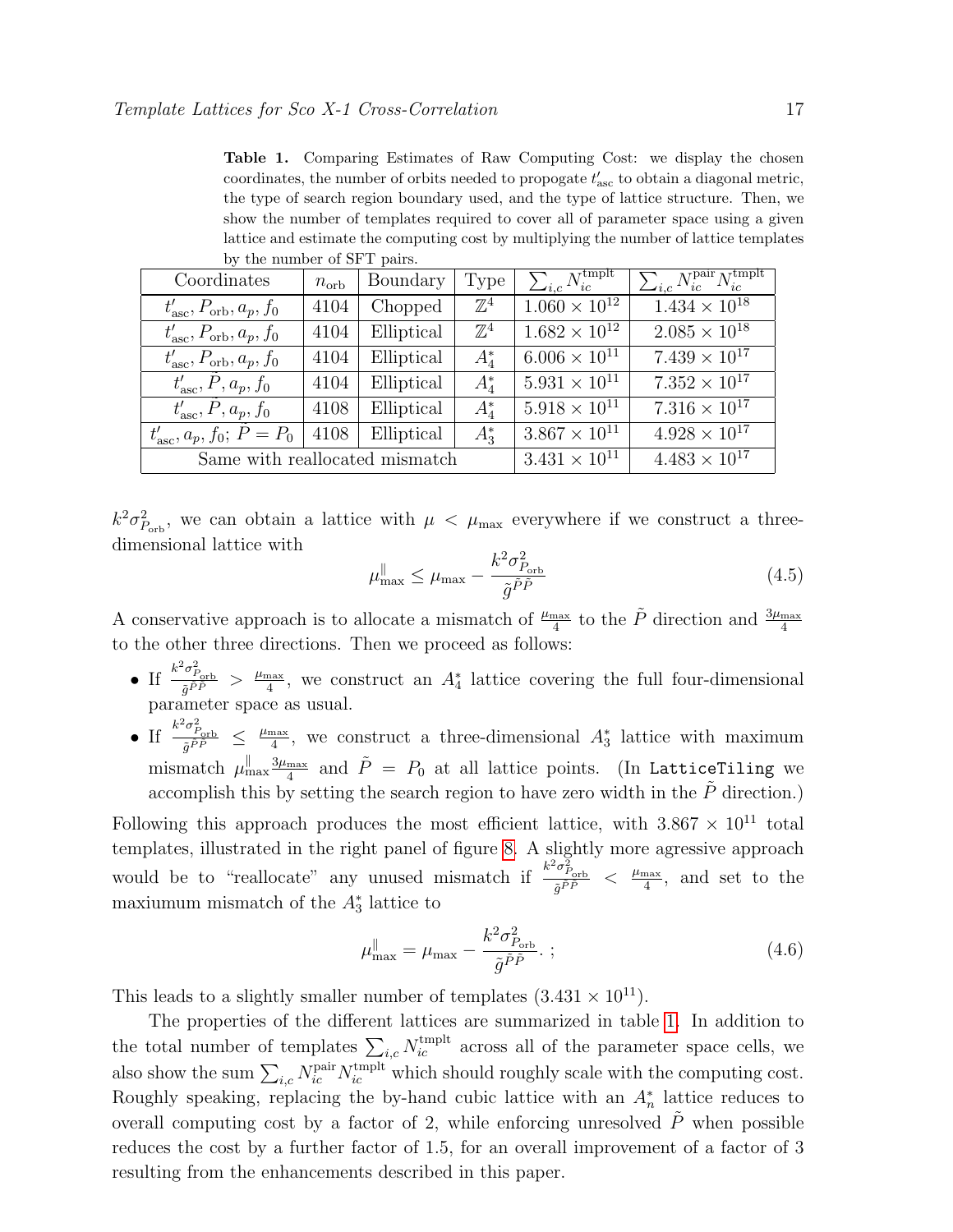# <span id="page-17-7"></span>5. Conclusions

In this paper we have discussed changes to the lattice used in the template-based crosscorrelation search for continuous gravitational waves from Scorpius X-1. We detailed the setup of our parameter space and explained how previous searches used lattices in the same parameter space. We then gave four major improvements to improve the lattice setup, using fewer templates for a given computing cost. We first showed that there is a reduction in template count by switching from a hypercubic lattice to an  $A_n^*$ lattice in section [2.2.](#page-3-0) Then, we defined an elliptical boundary function in section [3.2](#page-6-0) to improve the shape of the search region in  $t'_{\text{asc}}$  and  $P_{\text{orb}}$  to be more focused on the section of parameter space within the prior ellipses. In section [3.3](#page-10-0) we defined an areapreserving shearing transformation that aligned the axes of the prior ellipses with the coordinate axes. This simplifies the task of using LatticeTiling to place a horizontal row of templates in parameter space. Finally, we compared the cross-section of the prior ellipses in  $t'_{\text{asc}}$  and  $\tilde{P}$  to determine whether  $\tilde{P}$  needed to be resolved, and determined that it did not in section [3.3.](#page-10-0) This allowed us to use an  $A_3^*$  lattice, and reduced the original template count by a factor of  $\sim$  3. This reduction in template count allows the use of longer coherence times at the same computing cost, enabling a more sensitive search.

# Acknowledgments

We wish to thank Chris Messenger, as well as the members of the LIGO Scientific Collaboration and Virgo Collaboration continuous waves group, for useful feedback. KJW, JTW, and JKW were supported by NSF grant PHY-1806824. KW was supported by the Australian Research Council Centre of Excellence for Gravitational Wave Discovery (OzGrav) through project number CE170100004. This paper has been assigned LIGO Document Number LIGO-P2000502-v3.

#### References

- <span id="page-17-0"></span>[1] Fomalont E B, Geldzahler B J and Bradshaw C F 2001 Scorpius X-1: The Evolution and Nature of the Twin Compact Radio Lobes Astrophys. J. 558 283-301 (Preprint arXiv:astro-ph/0104372)
- <span id="page-17-1"></span>[2] Steeghs D and Casares J 2002 The Mass Donor of Scorpius X-1 Revealed Astrophys. J. 568 273–278
- <span id="page-17-2"></span>[3] Watts A L, Krishnan B, Bildsten L and Schutz B F 2008 Detecting gravitational wave emission from the known accreting neutron stars Monthly Notices of the Royal Astronomical Society 389 839–868 ISSN 1365-2966 URL <http://dx.doi.org/10.1111/j.1365-2966.2008.13594.x>
- <span id="page-17-3"></span>[4] Aasi J et al (LIGO Scientific) 2015 Advanced LIGO Class. Quant. Grav. 32 074001 (Preprint arXiv:1411.4547)
- <span id="page-17-4"></span>[5] Acernese F et al (VIRGO) 2015 Advanced Virgo: a second-generation interferometric gravitational wave detector *Class. Quant. Grav.* **32** 024001 (*Preprint* arXiv:1408.3978)
- <span id="page-17-5"></span>[6] Aso Y, Michimura Y, Somiya K, Ando M, Miyakawa O, Sekiguchi T, Tatsumi D and Yamamoto H (The KAGRA Collaboration) 2013 Interferometer design of the kagra gravitational wave detector Phys. Rev. D 88(4) 043007 URL <https://link.aps.org/doi/10.1103/PhysRevD.88.043007>
- <span id="page-17-6"></span>[7] LIGO Scientific Collaboration 2018 LIGO Algorithm Library - LALSuite free software (GPL)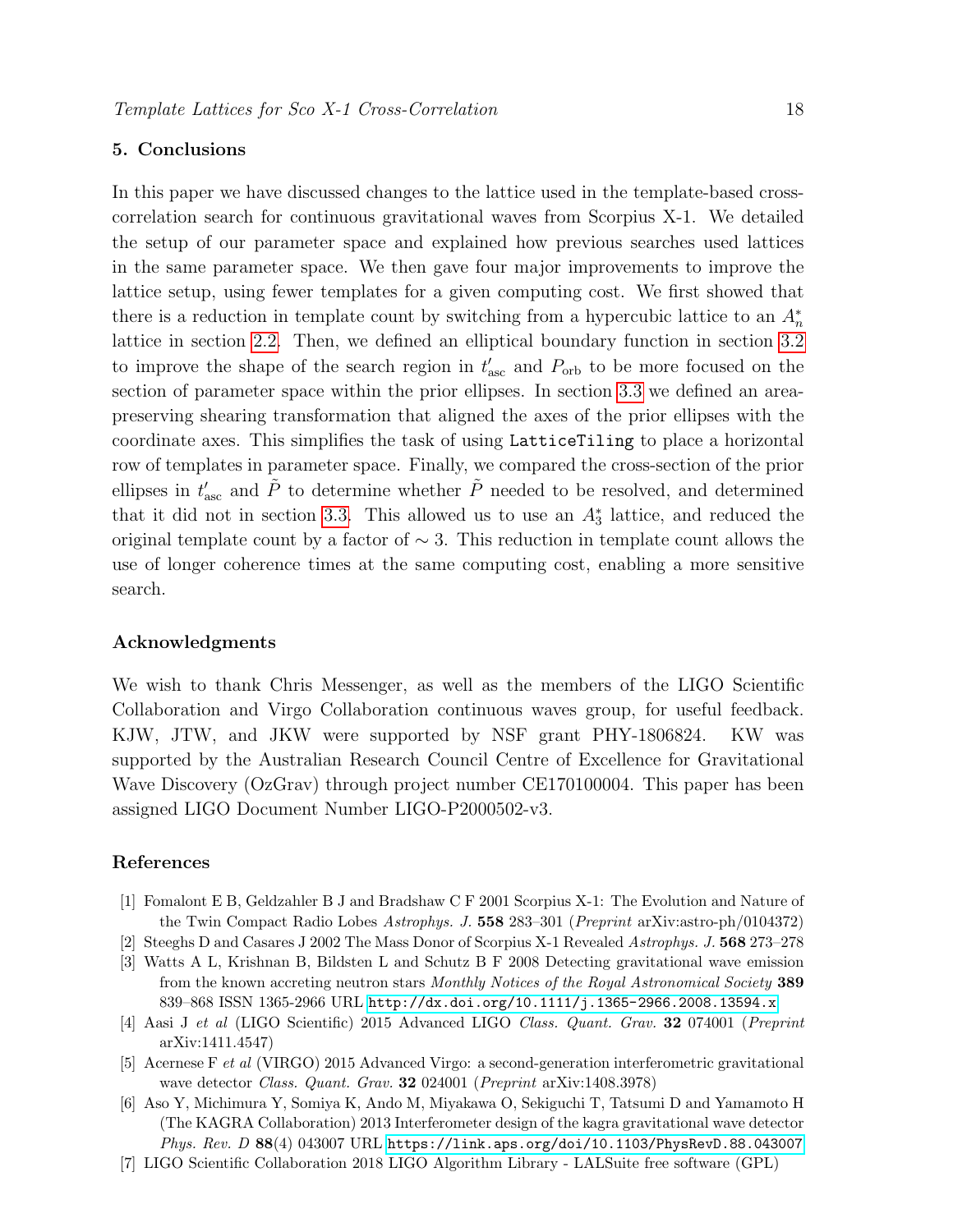- <span id="page-18-0"></span>[8] Wette K 2014 Lattice template placement for coherent all-sky searches for gravitational-wave pulsars Phys. Rev. D. 90(12) 122010
- <span id="page-18-1"></span>[9] Dhurandhar S, Krishnan B, Mukhopadhyay H and Whelan J T 2008 The cross-correlation search for periodic gravitational waves Phys. Rev. D. 77 082001
- <span id="page-18-2"></span>[10] Whelan J T, Sundaresan S, Zhang Y and Peiris P 2015 Model-Based Cross-Correlation Search for Gravitational Waves from Scorpius X-1 Phys. Rev. D. 91 102005
- <span id="page-18-3"></span>[11] Messenger C, Bulten H J, Crowder S G, Dergachev V, Galloway D K, Goetz E, Jonker R J G, Lasky P D, Meadors G D, Melatos A, Premachandra S, Riles K, Sammut L, Thrane E H, Whelan J T and Zhang Y 2015 Gravitational waves from Scorpius X-1: A comparison of search methods and prospects for detection with advanced detectors Phys. Rev. D. 92 023006
- <span id="page-18-4"></span>[12] Abbott B P et al (LIGO Scientific Collaboration and Virgo Collaboration) 2017 Upper Limits on Gravitational Waves from Scorpius X-1 from a Model-based Cross-correlation Search in Advanced LIGO Data The Astrophysical Journal 847 47
- <span id="page-18-5"></span>[13] Zhang Y, Papa M A, Krishnan B and Watts A L 2021 Search for Continuous Gravitational Waves from Scorpius X-1 in LIGO O2 Data Astrophys. J. Lett. 906 L14
- <span id="page-18-6"></span>[14] Meadors G D, Krishnan B, Papa M A r, Whelan J T and Zhang Y 2018 Resampling to accelerate cross-correlation searches for continuous gravitational waves from binary systems Phys. Rev. D. 97 044017 (Preprint arXiv:1712.06515)
- <span id="page-18-7"></span>[15] Conway J and Sloane N 1998 Sphere Packings, Lattices and Groups Grundlehren der mathematischen Wissenschaften (Springer New York) ISBN 9780387985855
- <span id="page-18-8"></span>[16] Prix R 2007 Template-based searches for gravitational waves: Efficient lattice covering of flat parameter spaces Class. Quant. Grav. 24 S481–S490
- <span id="page-18-9"></span>[17] Allen B and Shoom A A 2021 Template banks based on  $\mathbb{Z}^n$  and  $A_n^*$  lattices arXiv e-prints [arXiv:2102.11631](http://arxiv.org/abs/2102.11631) (Preprint arXiv:2102.11631)
- <span id="page-18-14"></span>[18] Mukherjee A, Messenger C and Riles K 2018 Accretion-induced spin-wandering effects on the neutron star in Scorpius X-1: Implications for continuous gravitational wave searches Phys. Rev. D. 97 043016 (Preprint arXiv:1710.06185)
- <span id="page-18-10"></span>[19] Skrutskie M F et al 2006 The Two Micron All Sky Survey (2MASS) The Astronomical Journal 131 1163–1183
- <span id="page-18-11"></span>[20] Leaci P and Prix R 2015 Directed searches for continuous gravitational waves from binary systems: parameter-space metrics and optimal Scorpius X-1 sensitivity Phys. Rev. D. 91 102003 (Preprint arXiv:1502.00914)
- <span id="page-18-12"></span>[21] Galloway D K, Premachandra S, Steeghs D, Marsh T, Casares J and Cornelisse R 2014 Precision Ephemerides for Gravitational-wave Searches. I. Sco X-1 Astrophys. J. 781 14 (Preprint arXiv: 1311.6246)
- <span id="page-18-13"></span>[22] Wang L, Steeghs D, Galloway D K, Marsh T and Casares J 2018 Precision Ephemerides for Gravitational-wave Searches - III. Revised system parameters of Sco X-1 Mon. Not. R. Astron. Soc. 478 5174–5183
- <span id="page-18-15"></span>[23] Abbott B P et al 2020 Prospects for observing and localizing gravitational-wave transients with Advanced LIGO, Advanced Virgo and KAGRA Living Reviews in Relativity 23 URL <https://link.springer.com/article/10.1007/s41114-020-00026-9>

#### Appendix A. Fixing the Sheared Period Coordinate

Consider how we handle the mismatch when  $\tilde{P}$  is underresolved. Let the search region be contained within the range  $P_0 - \Delta \tilde{P} \leq \tilde{P} \leq P_0 + \Delta \tilde{P}$  and let  $\{\lambda_{\alpha}\} = \{f_0, a_p, t'_{\text{asc}}\}$ be the other three search coordinates. If we construct a template lattice in  $\{\lambda_{\alpha}\}\$  with a maximum mismatch  $\mu_{\text{max}}^{\parallel}$ , we can ask what is the mismatch between a point in that lattice and a point on the  $\tilde{P}$  boundary, with  $\tilde{P} = P_0 + \Delta \tilde{P}$ . If  $\Delta \lambda_\alpha$  is separation from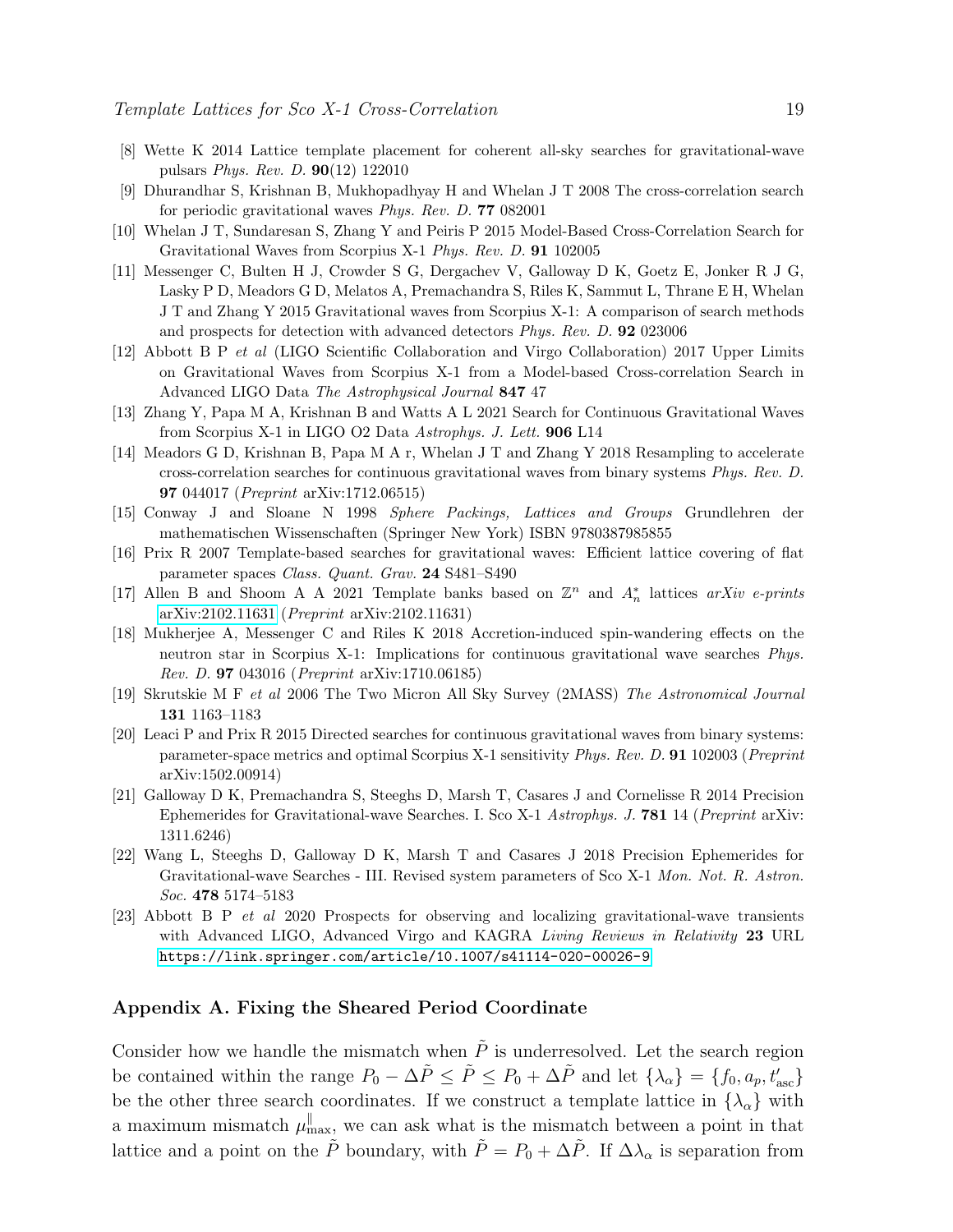a grid point, the total mismatch will be

$$
\mu = \tilde{g}_{\tilde{P}\tilde{P}}(\Delta \tilde{P})^2 + 2 \sum_{\alpha} g_{\alpha \tilde{P}}(\Delta \lambda_{\alpha})(\Delta \tilde{P}) + \underbrace{\sum_{\alpha} \sum_{\beta} g_{\alpha \beta}(\Delta \lambda_{\alpha})(\Delta \lambda_{\beta})}_{\mu^{\parallel}}.
$$
 (A.1)

If the metric is approximately diagonal, this becomes

$$
\mu = \tilde{g}_{\tilde{P}\tilde{P}}(\Delta \tilde{P})^2 + \mu^{\parallel}.
$$
\n(A.2)

One conservative approach is to say that as long as  $\tilde{g}_{\tilde{P}\tilde{P}}(\Delta \tilde{P})^2 < \frac{\mu_{\max}}{4}$  $\frac{\text{max}}{4}$ , we will set  $\tilde{P}$ to  $P_0$  and define a template lattice in the other three coordinates with  $\mu_{\text{max}}^{\parallel} = \frac{3}{4}$  $\frac{3}{4}\mu_{\max}$ . More generally, we could choose

$$
\mu_{\max}^{\parallel} = \mu_{\max} - \tilde{g}_{\tilde{P}\tilde{P}} (\Delta \tilde{P})^2
$$
\n(A.3)

which will work as long as  $\tilde{g}_{\tilde{P}\tilde{P}}(\Delta \tilde{P})^2 < \mu_{\text{max}}$ .

In general, though, the metric might not be diagonal, and in particular  $\tilde{g}_{t'_{\text{asc}}\tilde{P}}$  might be non-negligible. To see how the mismatch for a point on the  $\tilde{P}$  boundary changes, consider the case of a two-dimensional lattice in  $t'_{\text{asc}}$  and  $\tilde{P}$ , so that the mismatch is

$$
\mu = \tilde{g}_{\tilde{P}\tilde{P}}(\Delta \tilde{P})^2 + 2\tilde{g}_{t'_{\text{asc}}\tilde{P}}(\Delta t'_{\text{asc}})(\Delta \tilde{P}) + \tilde{g}_{t'_{\text{asc}}t'_{\text{asc}}}(\Delta t'_{\text{asc}})^2.
$$
\n(A.4)

Suppose the spacing in the  $t'_{\text{asc}}$  direction is

$$
\delta t'_{\rm asc} = 2 \sqrt{\frac{\mu^{\parallel}}{\tilde{g}_{t'_{\rm asc} t'_{\rm asc}}} \,. \tag{A.5}
$$

Consider two adjacent lattice points separated by  $\delta t'_{\rm asc}$ , and a point in between them, which has  $\Delta t'_{\rm asc} = t > 0$  from one point and  $\Delta t'_{\rm asc} = t - \delta t'_{\rm asc} < 0$  from the second one. A point with this  $t'_{\text{asc}}$  value and  $\tilde{P} = P_0 + \Delta \tilde{P}$  will have the maximum possible mismatch if it is the same mismatch distance away from the two nearest grid points. This means we're looking for the  $t$  which solves

$$
\tilde{g}_{\tilde{P}\tilde{P}}(\Delta \tilde{P})^2 + 2\tilde{g}_{t'_{\text{asc}}\tilde{P}}(\Delta \tilde{P})t + \tilde{g}_{t'_{\text{asc}}t'_{\text{asc}}}t^2 = \tilde{g}_{\tilde{P}\tilde{P}}(\Delta \tilde{P})^2 + 2\tilde{g}_{t'_{\text{asc}}\tilde{P}}(\Delta \tilde{P})(t - \delta t'_{\text{asc}}) + \tilde{g}_{t'_{\text{asc}}t'_{\text{asc}}}(t - \delta t'_{\text{asc}})^2. \tag{A.6}
$$

A bit of cancellation gives us

$$
0 = -2\tilde{g}_{t'_{\rm asc}\tilde{P}}(\Delta \tilde{P})(\delta t'_{\rm asc}) - 2\tilde{g}_{t'_{\rm asc}t'_{\rm asc}}(\delta t'_{\rm asc})t + \tilde{g}_{t'_{\rm asc}t'_{\rm asc}}(\delta t'_{\rm asc})^2,\tag{A.7}
$$

or

$$
t = \frac{\delta t'_{\rm asc}}{2} - \frac{\tilde{g}_{t'_{\rm asc}\tilde{P}}}{\tilde{g}_{t'_{\rm asc}t'_{\rm asc}}} (\Delta \tilde{P}) \tag{A.8}
$$

As a quick sanity check, we see that this reduces to  $t = \frac{\delta t'_{\text{asc}}}{2}$  when  $\tilde{g}_{t'_{\text{asc}}}\tilde{p} = 0$ , as we expect. Plugging this back into the mismatch equation gives

$$
\mu_{\text{max}} = \tilde{g}_{\tilde{P}\tilde{P}}(\Delta \tilde{P})^2 + 2\tilde{g}_{t'_{\text{asc}}\tilde{P}}(\Delta \tilde{P}) \left(\frac{\delta t'_{\text{asc}}}{2} - \frac{\tilde{g}_{t'_{\text{asc}}\tilde{P}}}{\tilde{g}_{t'_{\text{asc}}t'_{\text{asc}}}}(\Delta \tilde{P})\right) + \tilde{g}_{t'_{\text{asc}}t'_{\text{asc}}}\left(\frac{\delta t'_{\text{asc}}}{2} - \frac{\tilde{g}_{t'_{\text{asc}}\tilde{P}}}{\tilde{g}_{t'_{\text{asc}}t'_{\text{asc}}}}(\Delta \tilde{P})\right)^2
$$

$$
= \tilde{g}_{t'_{\text{asc}}t'_{\text{asc}}}\left(\frac{\delta t'_{\text{asc}}}{2}\right)^2 + \frac{\tilde{g}_{\tilde{P}\tilde{P}}\tilde{g}_{t'_{\text{asc}}t'_{\text{asc}}}-\tilde{g}_{t'_{\text{asc}}\tilde{P}}}{\tilde{g}_{t'_{\text{asc}}t'_{\text{asc}}}}(\Delta \tilde{P})^2 = \mu_{\text{max}}^{\parallel} + \frac{(\Delta \tilde{P})^2}{\tilde{g}_{\tilde{P}\tilde{P}}}
$$
(A.9)